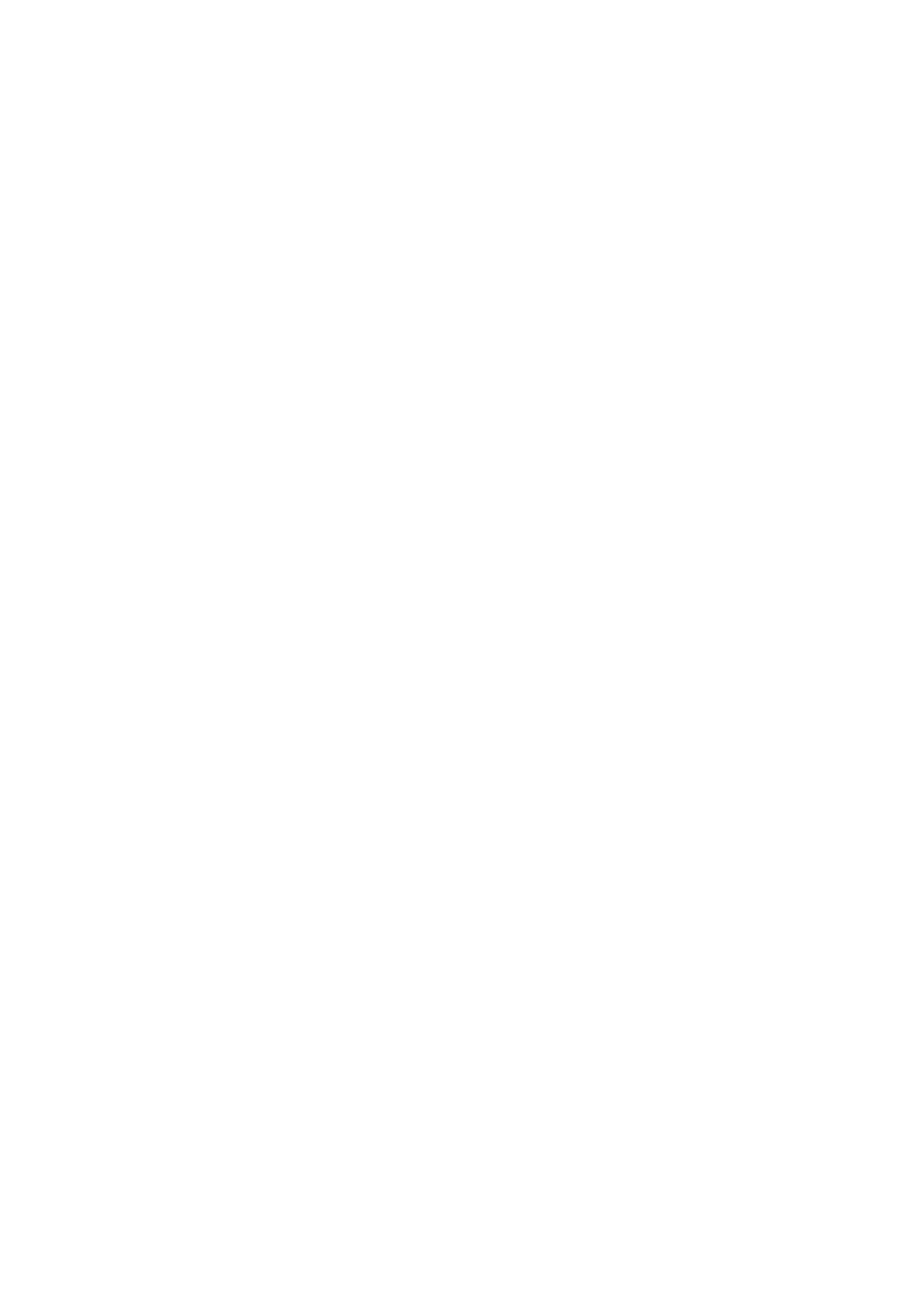# **NO. 15 of 2013**

# **PUBLIC PRIVATE PARTNERSHIPS ACT**

#### ARRANGEMENT OF SECTIONS

# PART I – PRELIMINARY

#### *Section*

- 1. Short title.
- 2. Interpretation.
- 3. Application.

### PART II – ESTABLISHMENT OF THE PUBLIC PRIVATE PARTNERSHIP COMMITTEE

- 4. Establishment of the Public Private Partnership Committee.
- 5. Terms and conditions of service.
- 6. Vacation of office of member.
- 7. Functions of the Committee.
- 8. Powers of the Committee.
- 9. Delegation by the Committee.
- 10. Conduct of affairs of the business of the Committee.

#### PART III – ESTABLISHMENT OF THE PUBLIC PRIVATE PARTNERSHIPS UNIT

- 11. Public private partnerships unit.
- 12. Composition of the unit.
- 13. Vacation of office of Director and members of the unit.
- 14. Functions of the unit.
- 15. Rules for framework of the unit.

# PART IV – ESTABLISHMENT OF PUBLIC PRIVATE PARTNERSHIP NODES

- 16. Establishment of a node.
- 17. Functions of a node.

# PART V – PUBLIC PRIVATE PARTNERSHIPS

- 18. Entering into a project agreement.
- 19. Public private partnership arrangements.
- 20. Sector diagnostic study and assessment.
- 21. Duration of a public private partnership.
- 22. Execution of a project agreement.
- 23. Submission of project lists.
- 24. Approval of projects by the Committee and Cabinet.
- 25. Publication of approved projects.
- 26. Pre-qualification procedures by contracting authority.
- 27. Guarantee or letter of comfort by the Government.
- 28. Price setting and success fees.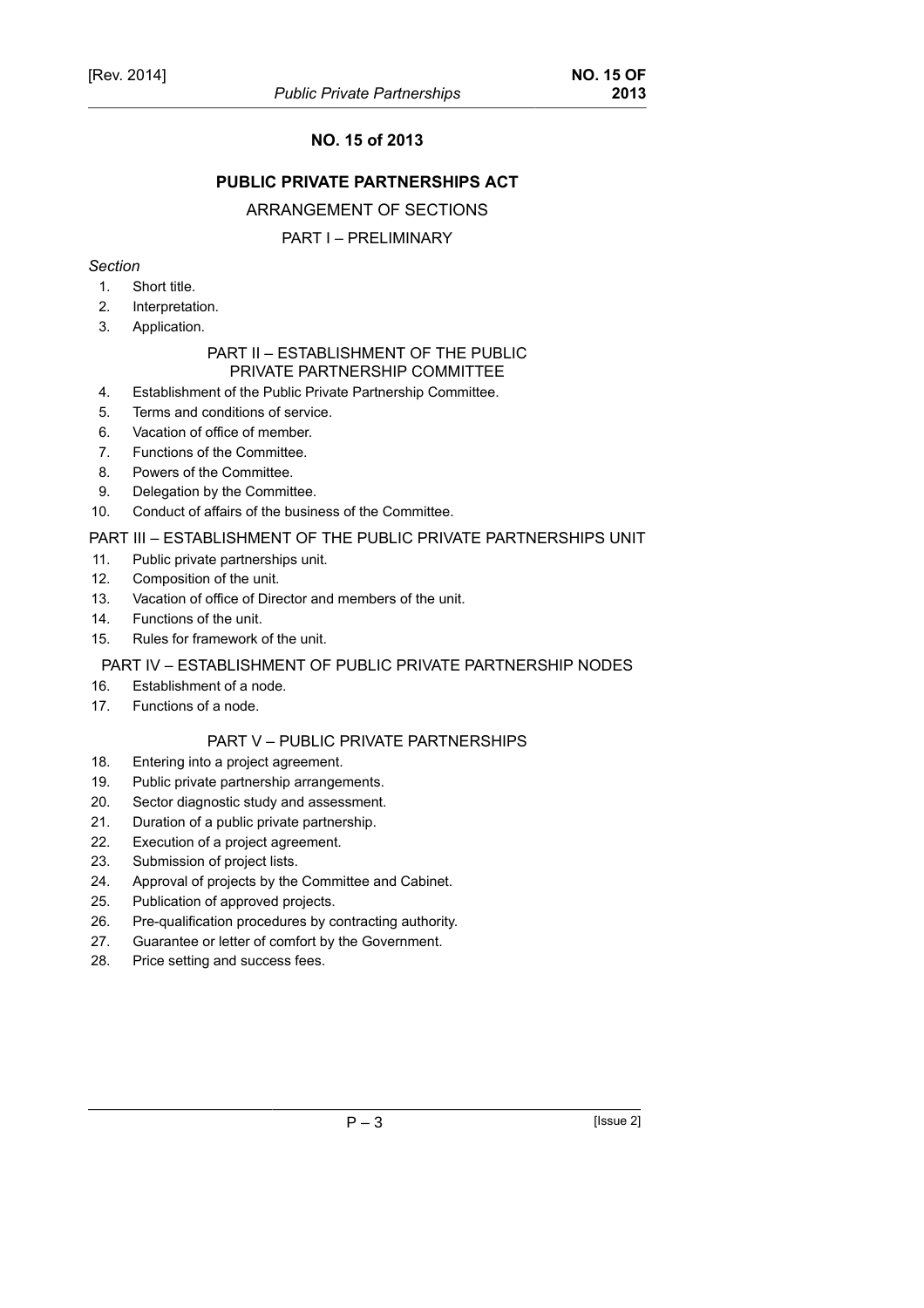# PART VI – PROJECT IDENTIFICATION AND SELECTION OF PRIVATE PARTY

#### *Section*

- 29. Procurement through competitive bidding process.
- 30. Issuance of guidelines.
- 31. Project identification, selection and prioritization.
- 32. Project preparation and appraisal.
- 33. Feasibility study.
- 34. Report.
- 35. Approval of feasibility report by Committee.
- 36. Assessment of contracting authority's technical expertise to procure services.

#### PART VII – SOLICITED PROPOSALS

- 37. Invitation of requests for qualification.
- 38. Qualification of private party.
- 39. Pre-qualification committee.
- 40. Disqualification of a private party.
- 41. Preliminary bidders meeting.
- 42. Alteration of specifications.
- 43. Invitation to bid.
- 44. Submission of bids.
- 45. Competitive dialogue.
- 46. Bidding by a consortium.
- 47. Evaluation of technical bids.
- 48. Evaluation of financial bids.
- 49. Preparation of evaluation report.
- 50. Non-restriction on use of innovation.
- 51. Non-compliance by a bidder.
- 52. Negotiations.
- 53. Preparation and submission of project and risk assessment report.
- 54. Submission of memorandum to Cabinet for approval.
- 55. Ratification of projects for the exploitation of natural resources.
- 56. Approval of project.
- 57. Execution of a contract.
- 58. Cancellation of tender.
- 59. Establishment of project company.
- 60. Publishing information upon execution of project agreement.

#### PART VIII – PRIVATELY INITIATED INVESTMENT PROPOSALS

61. Non-compete process: privately initiated investment proposals.

#### PART IX – PROJECT AGREEMENTS

- 62. Substantive provisions of a project agreement.
- 63. Applicable law.
- 64. Amendment and variation of project agreements.
- 65. Project management.
- 66. Secondment of employees of contracting authority to project company.
- 67. Petitions.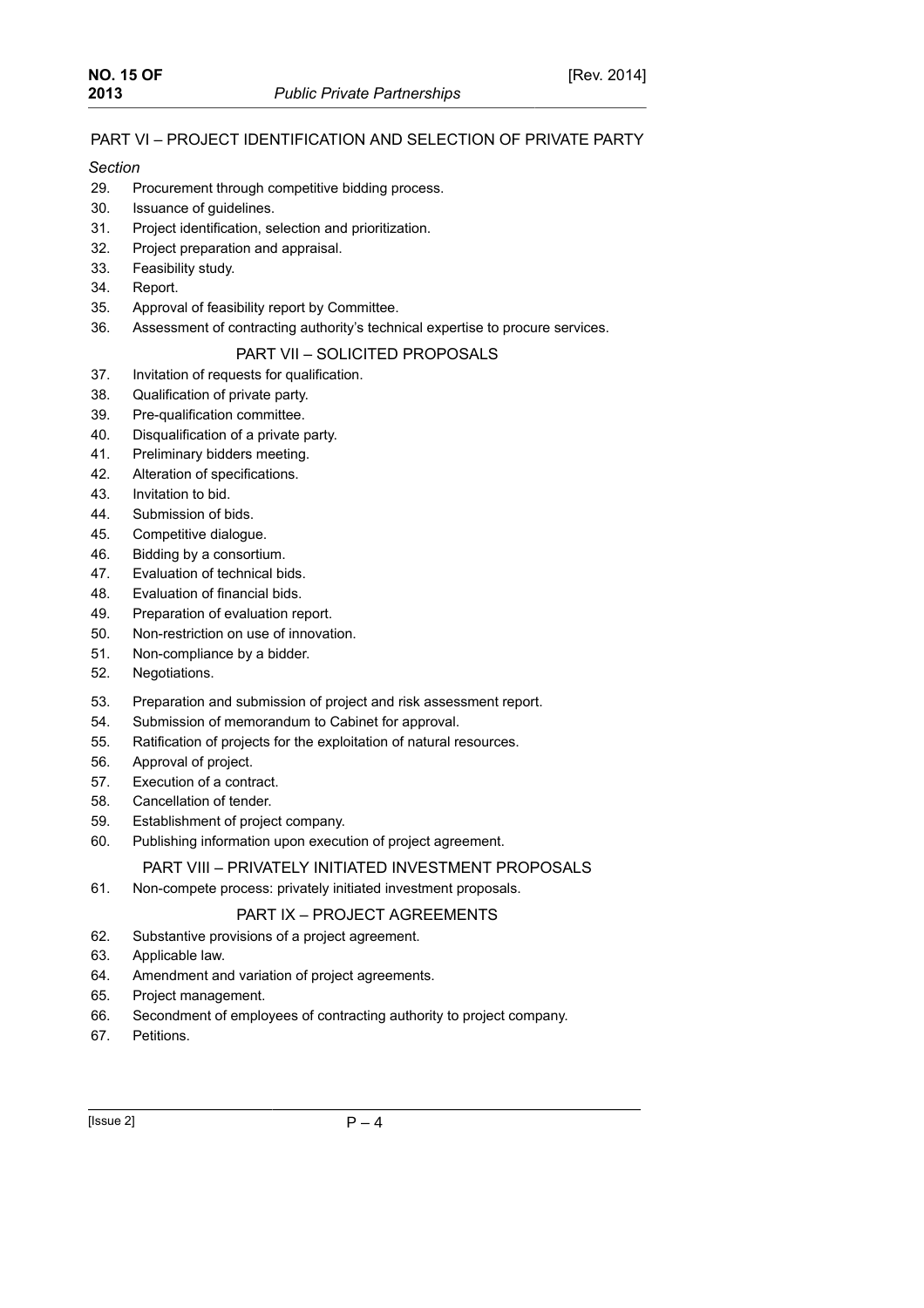# PART X – FINANCIAL PROVISIONS

#### *Section*

- 68. Establishment of Project Facilitation Fund.
- 69. Financial reporting and audit.

#### PART XI – MISCELLANEOUS PROVISIONS

- 70. Inspection of public private partnership premises, etc.
- 71. Regulations.

# PART XII – SAVINGS AND TRANSITIONAL PROVISIONS

- 72. Interpretation.
- 73. Existing laws.
- 74. Staff.
- 75. Savings.
- 76. Amendments to Cap. 485C.
- 77. Amendment to Cap. 407.
- 78. Amendment to Act No. 3 of 2005.

# **SCHEDULES**

| $FIRST$ SCHEDULE $-$ | PROVISIONS AS TO THE CONDUCT<br>OF BUSINESS AND AFFAIRS OF THE<br><b>COMMITTEE</b>           |
|----------------------|----------------------------------------------------------------------------------------------|
| SECOND SCHEDULE —    | PUBLIC PRIVATE PARTNERSHIP<br>ARRANGEMENTS                                                   |
| THIRD SCHEDULE —     | MINIMUM CONTRACTUAL OBLIGATIONS<br>REQUIRED TO BE SPECIFIED IN A PROJECT<br><b>AGREEMENT</b> |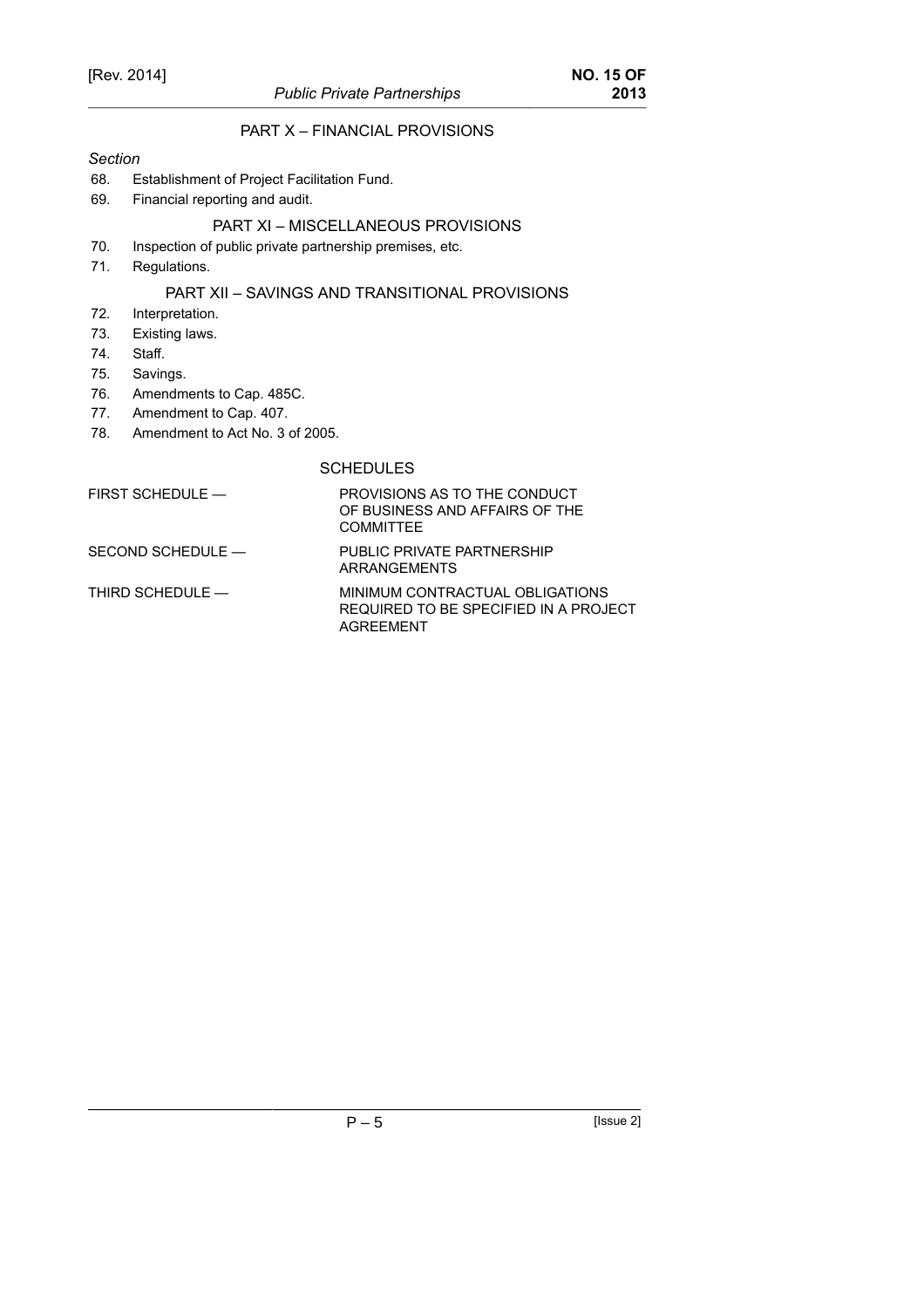# **NO. 15 OF 2013**

### **PUBLIC PRIVATE PARTNERSHIPS ACT**

[*Date of assent: 14th January, 2013*.]

[*Date of commencement:8th February, 2013*.]

**An Act of Parliament to provide for the participation of the private sector in the financing, construction, development, operation, or maintenance of infrastructure or development projects of the Government through concession or other contractual arrangements; the establishment of the institutions to regulate, monitor and supervise the implementation of project agreements on infrastructure or development projects and for connected purposes**

[Act No. 15 of 2013, L.N. 49/2013, Act No. 14 of 2015.]

#### PART I - PRELIMINARY

#### **1. Short title**

This Act may be cited as the Public Private Partnerships Act, 2013.

#### **2. Interpretation**

(1) In this Act, unless the context otherwise requires—

**"affordability"** means that—

- (a) the financial commitments to be incurred by a contracting authority in terms of a project agreement can be met by funds—
	- (i) designated within the existing budget of the contracting authority for its function for which the agreement relates; and
	- (ii) assigned to the contracting authority in accordance with its relevant future budgetary allocation:

Provided that the commitment shall be sustainable and shall not impose an unreasonable burden to the contracting authority; and

(b) the cost of delivering a facility or service in relation to the project by the contracting authority does not impose an unreasonable financial burden on the end users;

**"Cabinet Secretary"** means the Cabinet Secretary responsible for matters relating to finance;

**"Committee"** means the Public Private Partnership Committee established under section 4;

**"concession"** means a contractual licence formalised by a project agreement, which may be linked to a separate interest or right over real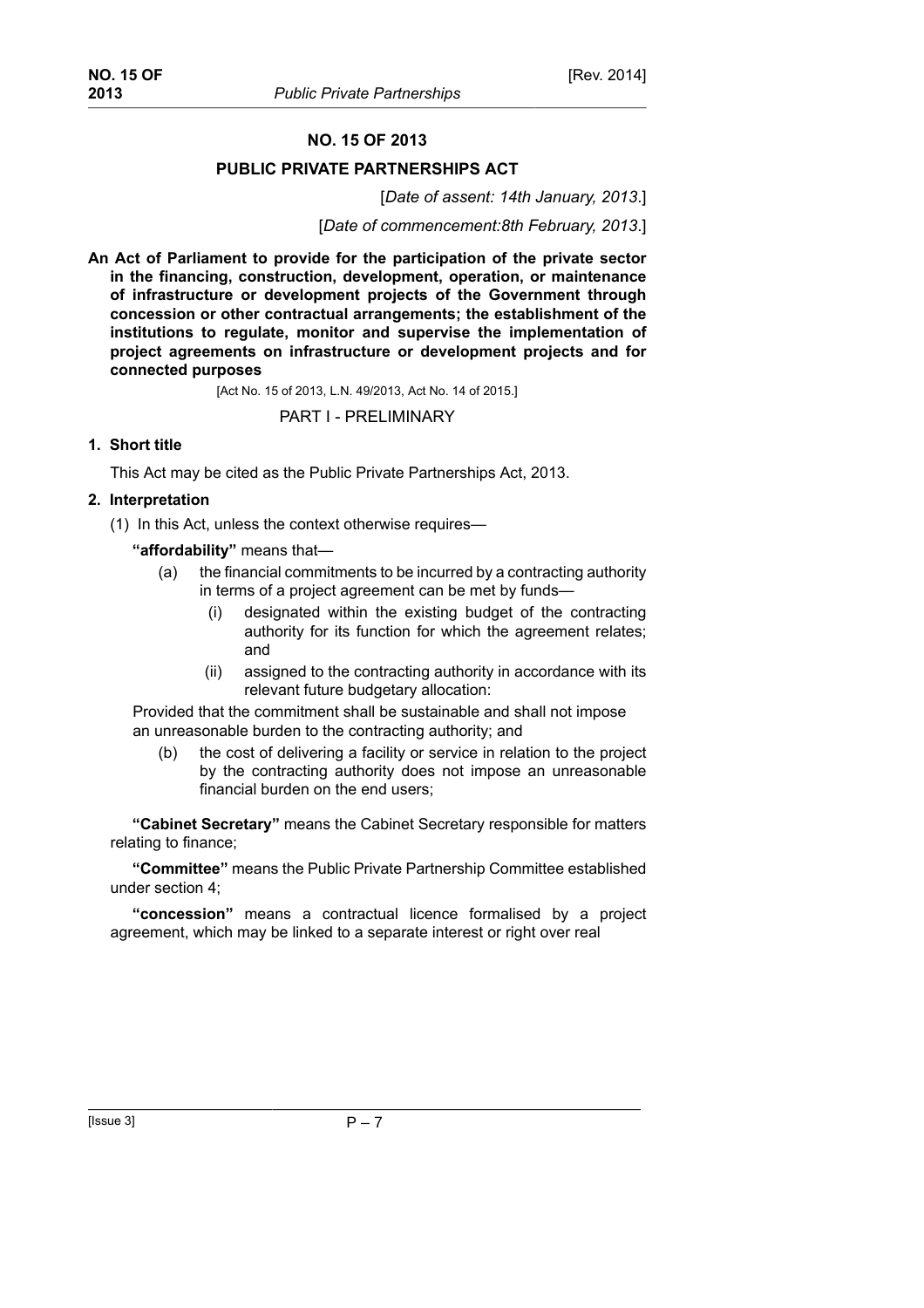property, entitling a person who is granted the licence to make use of the specified infrastructure or undertake a project and to charge user fees, receive availability payments or both such fees and payments during the term of the concession;

**"contracting authority",** means a State department, agency, state corporation or county government which intends to have a function undertaken by it performed by a private party;

**"contracting authority's property"** includes all movable and immovable property belonging to the contracting authority and the intellectual property rights vested in the contracting authority;

**"feasibility study"** means a study undertaken to explore the technical, financial, legal, social and environmental feasibility of undertaking an infrastructure or development facility as a public private partnership;

**"node"** means a public private partnership node established by a contracting authority under section 16;

**"private party"** means a party that enters into a project agreement with a contracting authority and is responsible for undertaking a project on behalf of the contracting authority under this Act;

**"privately initiated investment proposal"** means a proposal that is originated by a private party without the involvement of a contracting authority and may include information that enables a complete evaluation of the proposal as if it were a bid;

**"project"** means the design, construction, development or operation of a new infrastructure, asset or facility or the rehabilitation, modernisation, expansion, operation or management of an existing infrastructure, asset or facility;

**"project agreement"** means a contract concluded between a contracting authority and a private party and includes any ancillary agreement entered into by the parties in relation to an agreement;

**"project appraisal team"** means a project appraisal team constituted under section 32;

**"project company"** means a special purpose vehicle company incorporated by a successful bidder under section 59 for the purpose of undertaking a project in accordance with a project agreement executed by the parties under this Act;

**"proposal evaluation team"** means a proposal evaluation team constituted under section 47;

**"public private partnership"** means an arrangement between a contracting authority and a private party under which a private party—

- (a) undertakes to perform a public function or provide a service on behalf of the contracting authority;
- (b) receives a benefit for performing a public function by way of-
	- (i) compensation from a public fund;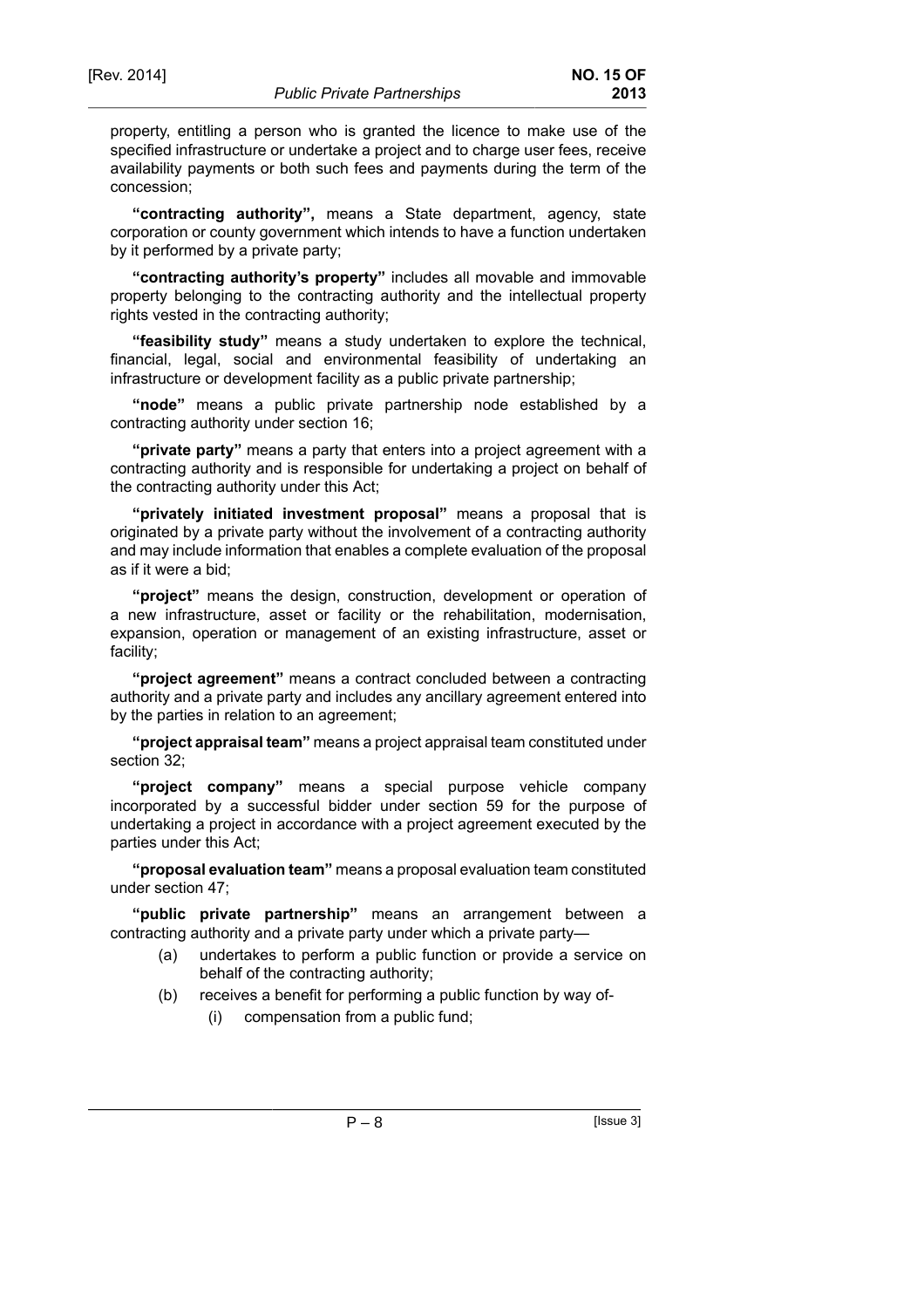- (ii) charges or fees collected by the private party from users or consumers of a service provided to them; or
- (iii) a combination of such compensation and such charges or fees; and
- (c) is generally liable for risks arising from the performance of the function in accordance with the terms of the project agreement;

**"public private partnership agreement"** means a contract concluded between the contracting authority and a project company under which the project company is entrusted to undertake a project;

**"special purpose vehicle"** means a company incorporated in Kenya by the successful bidder, the sole purpose of which shall be to execute the public private partnership contract awarded;

**"transaction advisor"** means a person appointed in writing by a contracting authority who has the appropriate skill and experience to assist and advise the contracting authority or the unit on matters related to a public private partnership, including the preparation, accession and conclusion of a project agreement and the financial close;

**"unit"** means the public private partnerships unit established under section 11;

**"user fee"** means the rate, toll, fee, or other charge imposed for the use of all or part of an infrastructure or development facility or service;

**"value for money"** means that the undertaking of a public function of the contracting authority by a private party under a public private partnership results in a net benefit accruing to that contracting authority defined in terms of cost, price, quality, quantity, timeliness or risk transfer.

(2) Despite subsection (1), until after the first elections under the Constitution, references in this Act to the expression **"Cabinet Secretary"** and **"State department"** shall be construed to mean "Minister" and "Ministry" respectively.

#### **3. Application**

The provisions of this Act shall apply to every contract for the financing, construction, operation, equipping or maintenance of a project or for the provision of public services undertaken as a public private partnership.

> PART II – ESTABLISHMENT OF THE PUBLIC PRIVATE PARTNERSHIP COMMITTEE

### **4. Establishment of the Public Private Partnership Committee**

(1) There is established a Committee to be known as the Public Private Partnership Committee which shall consist of—

(a) the Principal Secretary in the State department for the time being responsible for matters relating to finance who shall be the chairperson to the Committee;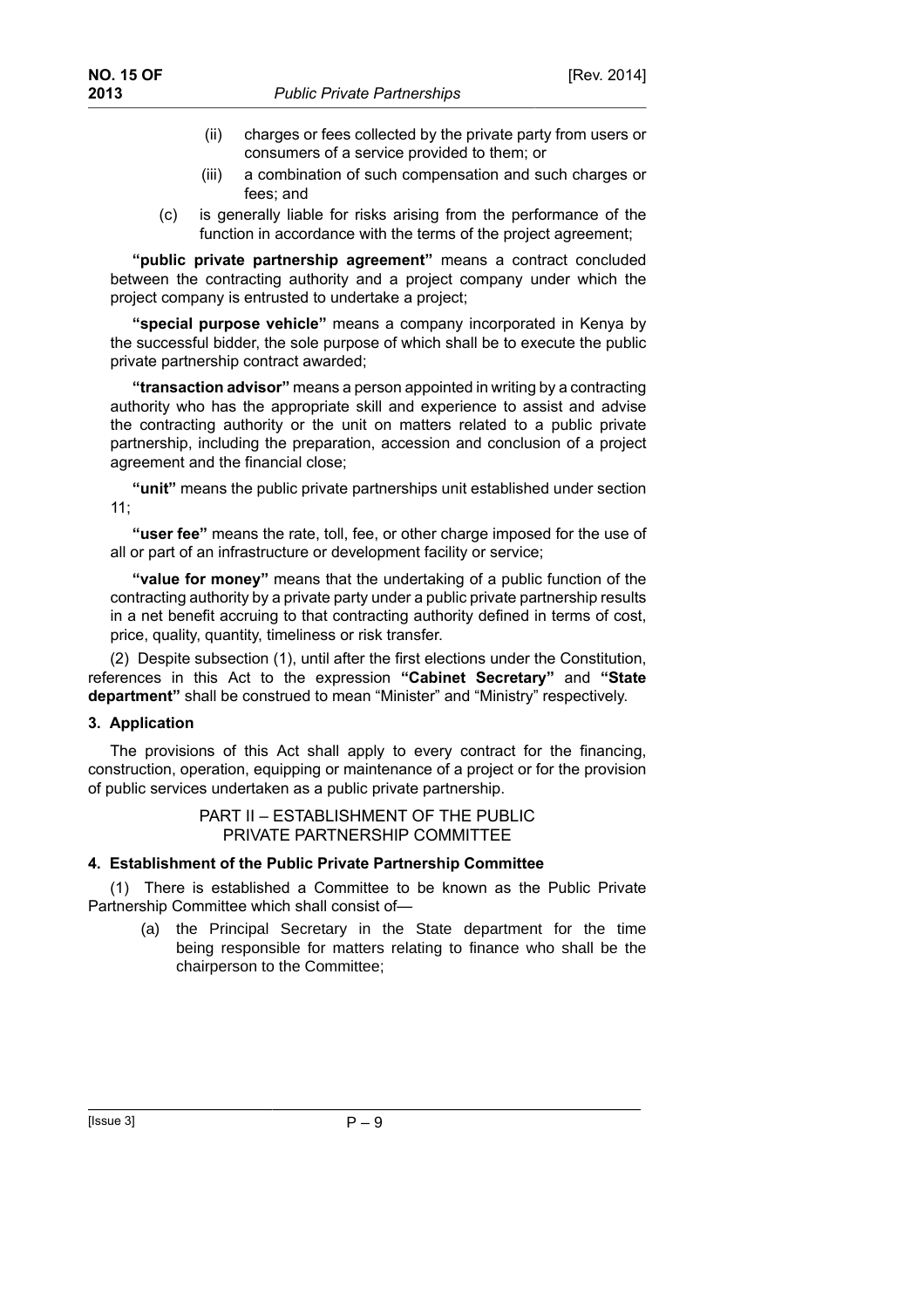- (b) Deleted by Act No. 14 of 2015, s. 59.
- (c) the Principal Secretary in the State department for the time being responsible for matters relating to national planning;
- (d) the Principal Secretary in the State department for the time being responsible for matters relating to lands;
- (e) the Principal Secretary in the State department for the time being responsible for matters relating to county government;
- (f) the Attorney General or a person deputized by him in writing;
- (g) four persons not being public officers, who shall be appointed by the Cabinet Secretary;
- (h) the Director appointed under section 12, who shall be the secretary to the Committee;
- (i) the Principal Secretary in the State department for the time being responsible for transport;
- (j) the Principal Secretary in the State department for the time being responsible for infrastructure; and
- (k) the Principal Secretary in the State department for the time being responsible for energy.

(2) The persons under subsection  $(1)(g)$  shall hold office for a term of five years renewable for one further term.

(3) A person shall be qualified for appointment under subsection  $(1)(q)$  if that person—

- (a) holds a degree from a university recognized in Kenya; and
- (b) has at least ten years professional experience in the relevant field.

(4) The Committee shall be the successor to the Public Private Partnership Steering Committee existing immediately before the commencement of this Act and all rights and obligations which, immediately before the commencement of this Act, were vested in or imposed on the Public Private Partnership Steering Committee shall by virtue of this section, be deemed to be the rights and obligations of the Committee.

#### [Act No. 14 of 2015, s. 59.]

# **5. Terms and conditions of service**

The members of the Committee shall be paid such allowances as the Cabinet Secretary shall determine in consultation with the Salaries and Remuneration Commission.

# **6. Vacation of office of member**

(1) The office of a member of the Committee appointed under section 4(1)(g) shall become vacant if the member—

- (a) is adjudged bankrupt;
- (b) is convicted of a criminal offence and sentenced to a term of imprisonment of not less than six months;
- (c) is convicted of an offence involving fraud or dishonesty;
- (d) is absent, without reasonable cause, from three consecutive meetings of the Committee;
- (e) resigns in writing addressed to the Cabinet Secretary;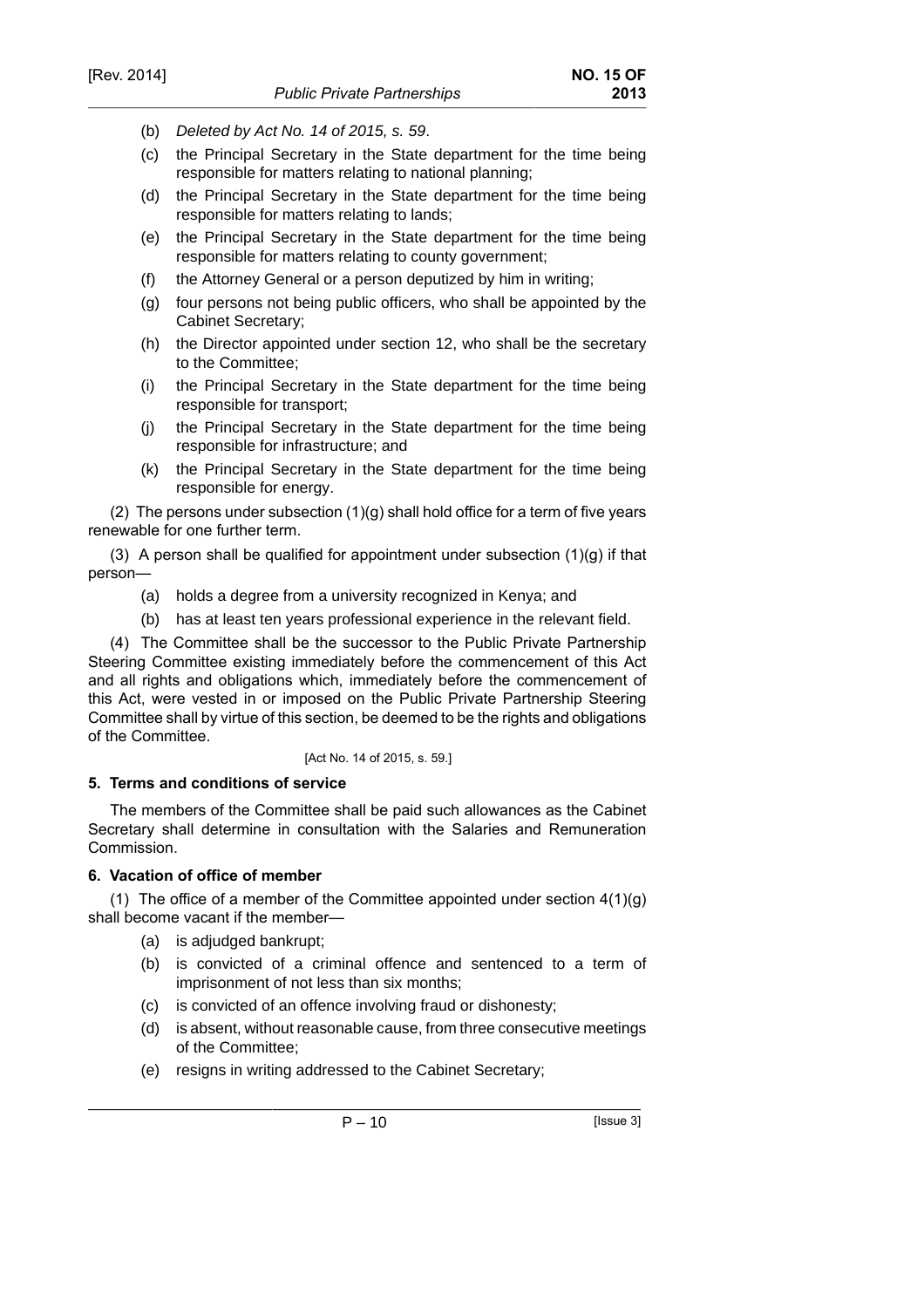- (f) is removed from office by the Cabinet Secretary for—
	- (i) being unable to perform the functions of his office by reason of mental or physical infirmity; or
	- (ii) failing to declare his interest in any matter being considered or to be considered by the Committee; or
- (g) dies.

(2) Before the removal of a member under subsection (1)(f), the Cabinet Secretary shall request the Committee to—

- (a) investigate the circumstances giving rise to the proposed removal; and
- (b) make recommendations on whether or not the member should be removed from office.

# **7. Functions of the Committee**

The functions of the Committee are to—

- (a) ensure that each project agreement is consistent with the provisions of this Act;
- (b) formulate policy guidelines on public private partnerships;
- (c) ensure that all projects are consistent with the national priorities specified in the relevant policy on public private partnerships;
- (d) approve project proposals submitted to it by a contracting authority;
- (e) approve project lists submitted to it under section 24;
- (f) authorise allocations from the Fund established under section 68;
- (g) formulate or approve standards, guidelines and procedures for awarding contracts and standardized bid documents;
- (h) examine and approve the feasibility study conducted by a contracting authority under this Act;
- (i) review the legal, institutional and regulatory framework of public private partnerships;
- (j) the Principal Secretary in the State department for the time being responsible for infrastructure;
- (k) oversee the monitoring and evaluation by contracting authorities, of a public private partnership from the commencement to the post completion stage;
- (l) ensure approval of, and fiscal accountability in the management of, financial and any other form of support granted by the Government in the implementation of projects under this Act;
- (m) ensure the efficient implementation of any project agreement entered into by contracting authorities; and
- (n) perform any other function as may be conferred on it by this Act or any other written law.

# **8. Powers of the Committee**

The Committee shall have all the powers necessary for the proper discharge of its functions under this Act and without prejudice to the generality of the foregoing, shall have the power to—

(a) oversee the implementation of policies formulated under section 7(b);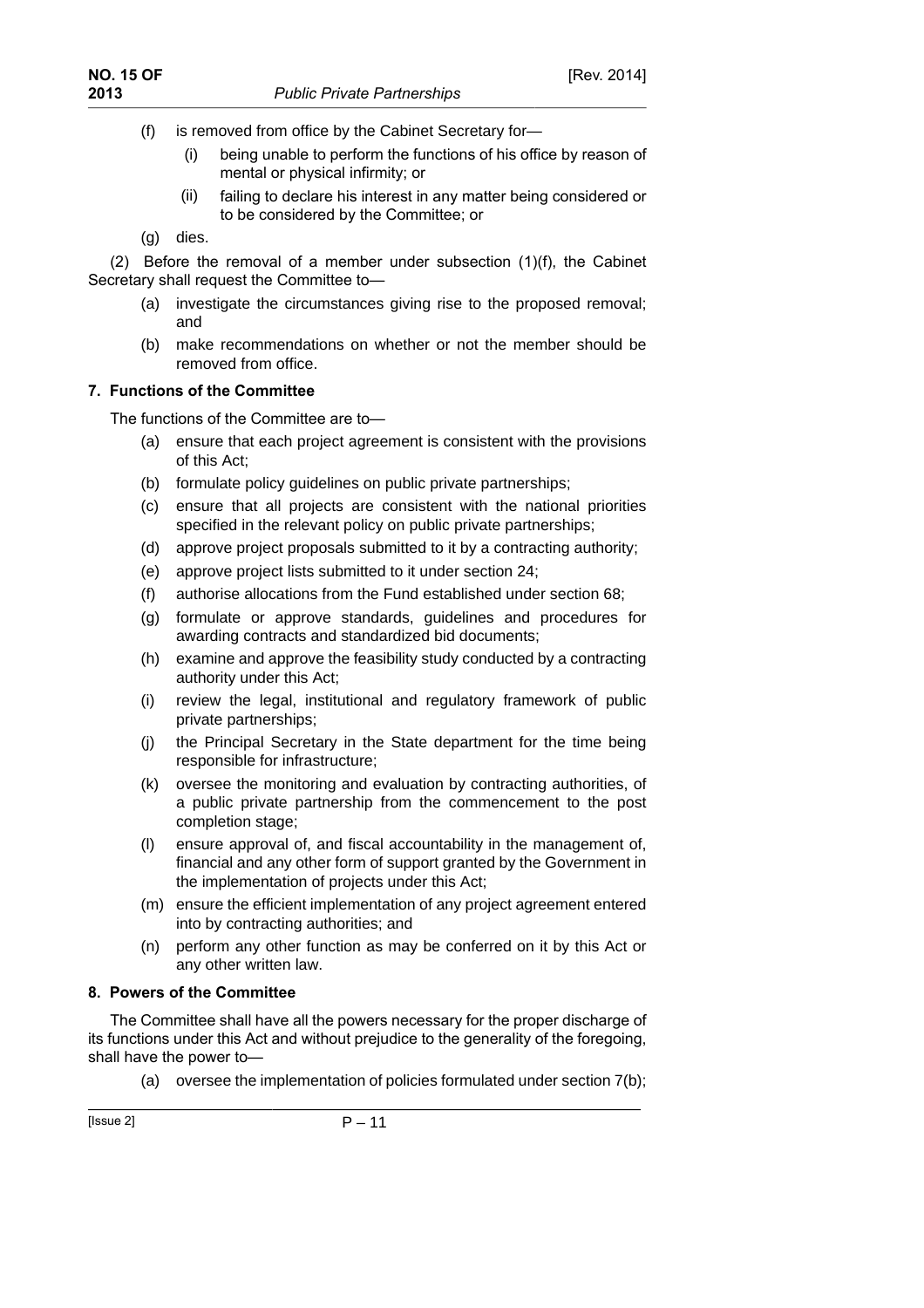- (b) require any information from any party to a project on any matter relating to a public private partnership; and
- (c) take custody of a project agreement made under this Act and monitor compliance with the terms and conditions of the agreement.

### **9. Delegation by the Committee**

(1) The Committee may establish such sub-committees as it may consider necessary for the better performance of its functions and the exercise of its powers under this Act.

(2) The Committee may co-opt into the membership of a sub-committee established under subsection (1), such persons whose knowledge and skills are found necessary for the performance of the functions of the sub-committee.

(3) The Committee may, by resolution either generally or in any particular case, delegate to any sub-committee or to any member, officer, employee or agent of the Committee, the exercise of any of the powers or the performance of any of the functions of the Committee under this Act or under any other written law.

# **10. Conduct of affairs of the business of the Committee**

(1) Subject to subsection (2), the business and affairs of the Committee shall be conducted in accordance with the First Schedule.

(2) Except as provided in the First Schedule, the Committee may regulate its own procedure.

> PART III – ESTABLISHMENT OF THE PUBLIC PRIVATE PARTNERSHIPS UNIT

#### **11. Public private partnerships unit**

There is established, within the State department responsible for matters relating to finance, a unit to be known as the public private partnerships unit.

# **12. Composition of the unit**

- (1) The unit shall consist of—
	- (a) a Director; and
	- (b) such staff as the Cabinet Secretary may, in consultation with the Director, consider necessary for the performance of the functions of the unit under this Act.

(2) The Director and staff of the unit shall be competitively recruited and appointed on such terms and conditions as Cabinet Secretary shall, in consultation with the Salaries and Remuneration Commission determine.

(3) A person shall be qualified for appointment as the Director of the unit if such person—

- (a) holds a degree from a university recognized in Kenya in any of the following fields—
	- (i) finance;
	- (ii) economics;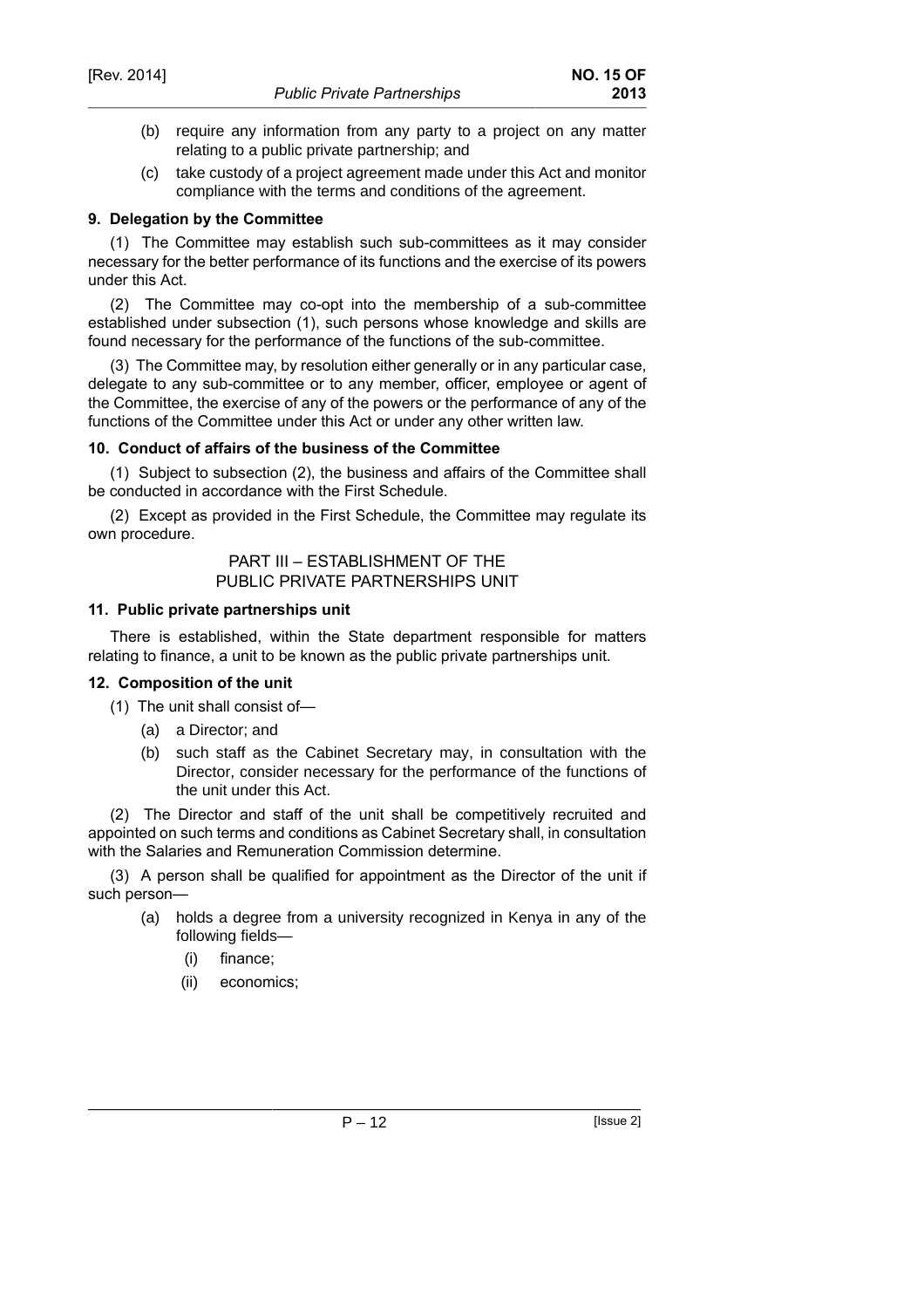- (iii) engineering; or
- (iv) law; and
- (b) has at least ten years professional experience in the relevant field.

(4) The appointment of the Director under subsection (1) shall be by notice in the Gazette for a term of five years and shall be eligible for re-appointment for one further term.

#### **13. Vacation of office of Director and members of the unit**

(1) The office of the Director and members of the unit shall become vacant if the member—

- (a) is adjudged bankrupt;
- (b) is convicted of a criminal offence and sentenced to a term of imprisonment of not less than six months;
- (c) resigns in writing addressed to the Committee;
- (d) is removed from office by the Committee for—
	- (i) being unable to perform the functions of his office by reason of mental or physical infirmity; or
	- (ii) failing to declare his interest in any matter being considered or to be considered by the unit or the Committee; or
- (e) fails to perform his or her duties in accordance with the terms and conditions of appointment; or
- (f) dies.

(2) Before the removal of a member under subsection (1), the Committee shall request the unit to—

- (a) investigate the circumstances giving rise to the proposed removal; and
- (b) make recommendations on whether or not the member should be removed from office.

# **14. Functions of the unit**

(1) The functions of the unit are to—

- (a) serve as the secretariat and technical arm of the Committee; and
- (b) provide technical, financial and legal expertise to the Committee and any node established under this Act.
- (2) In the performance of its functions under subsection (1), the unit shall—
	- (a) serve as a resource centre on matters relating to public private partnerships;
	- (b) conduct civic education to promote the awareness and understanding of the public private partnerships process amongst stakeholders;
	- (c) provide capacity building to, and advise contracting authorities or other parties involved in the planning, co-ordinating, undertaking or monitoring of projects under this Act;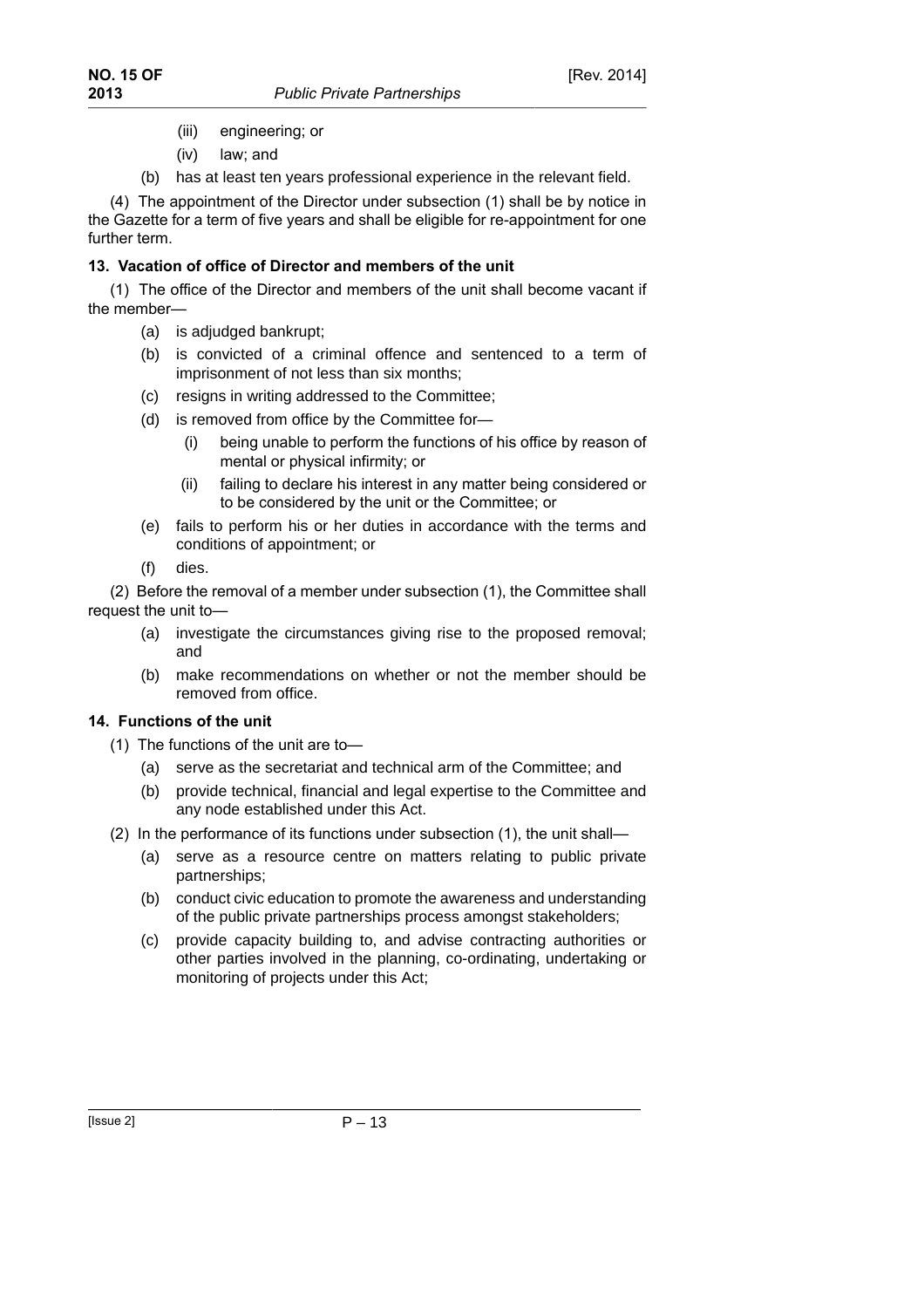- (d) rate, compile and maintain an inventory of public private partnership projects that are highly rated and which are likely to attract private sector investment;
- (e) develop an open, transparent, efficient and equitable process for managing the identification, screening, prioritization, development, procurement, implementation and monitoring of projects, and ensure that the process is applied consistently to all projects;
- (f) conduct research and gap analysis to ensure continuous performance improvement in the implementation of public private partnerships;
- (g) collate, analyse and disseminate information including data on the contingent liabilities of the Government in relation to a project;
- (h) make recommendations on the approval or rejection of projects prior to submission to the Committee for approval;
- (i) assist contracting authorities, where the unit considers it necessary, to design, identify, select, prioritise, appraise, evaluate and negotiate projects;
- (j) maintain a record of all project documentation;
- (k) review and assess requests for Government support in relation to a project and advise the Committee on the support that should be accorded in relation to the project;
- (l) assist the Committee in formulating guidelines and standard documentation required under this Act;
- (m) liaise with and assist the contracting authorities in their roles in the various stages of a project cycle;
- (n) ensure that the tendering process relating to a project conforms to this Act and to procurement best practices;
- (o) put in place measures to eliminate constraints limiting the realisation of benefits expected from a public private partnership;
- (p) monitor contingent liabilities and accounting and budgetary issues related to public private partnerships with the relevant offices within the State department responsible for finance; and
- (q) carry out such other functions as may be conferred on it by the Committee and this Act.

(3) The unit shall prepare financial accounts and an inventory of any monies allocated to it, any financial support received by it and any success fees received by it from a private party or project company as the case may be, under this Act.

# **15. Rules for framework of the unit**

The Cabinet Secretary shall make rules for the administrative and financial framework of the unit, the relationship of the unit with other State departments and organizations and the conduct of the affairs of the unit.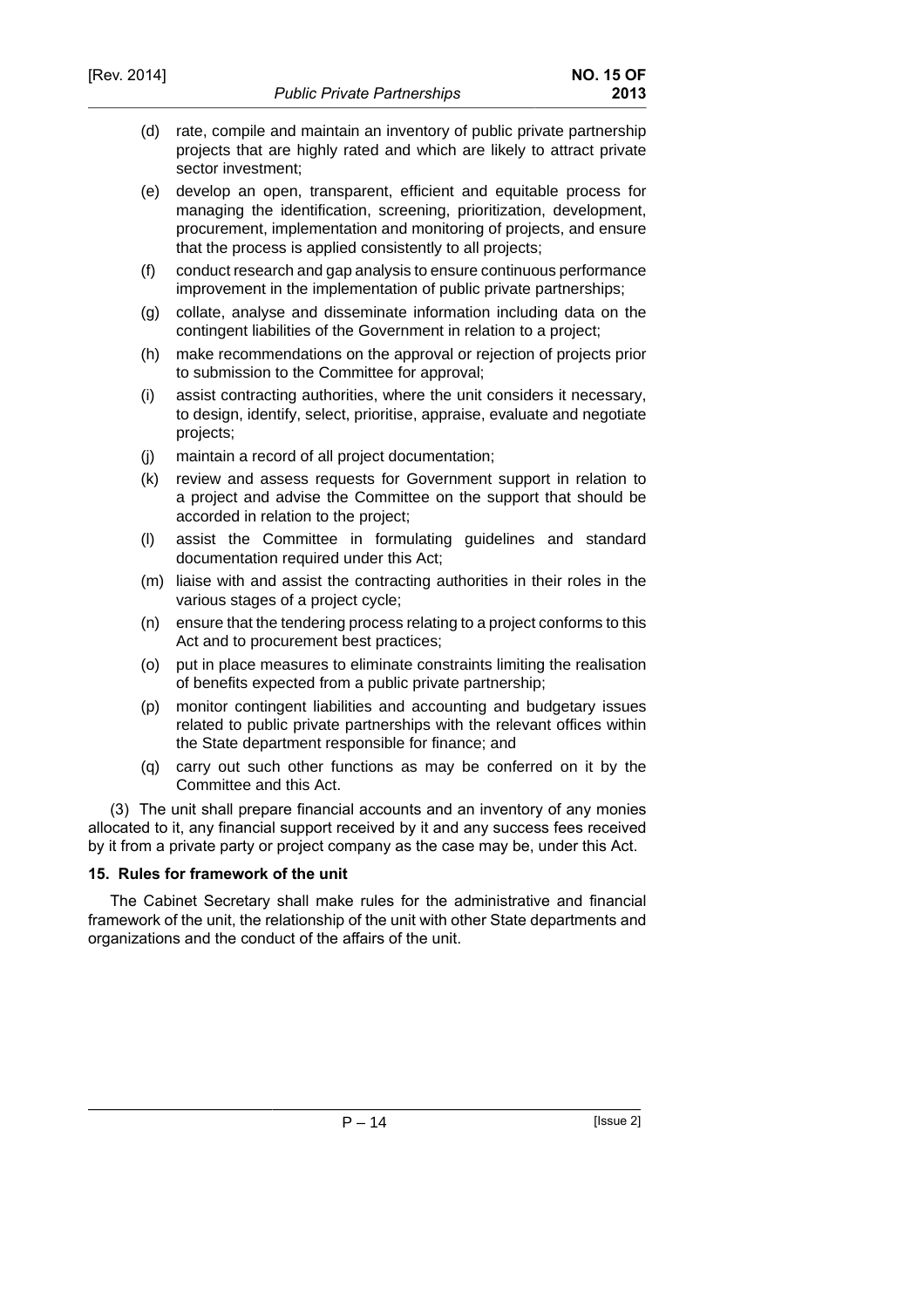# PART IV – ESTABLISHMENT OF PUBLIC PRIVATE PARTNERSHIP NODES

#### **16. Establishment of a node**

(1) A contracting authority that intends to enter into a public private partnership arrangement with a private party shall establish a public private partnership node.

(2) A node established under subsection (1) shall be headed by the accounting officer of the contracting authority and shall consist of such financial, technical, procurement and legal personnel as that authority shall, in consultation with the unit, consider necessary for the performance of its functions in relation to a project under this Act.

#### **17. Functions of a node**

- (1) A node shall, on behalf of the contracting authority—
	- (a) identify, screen and prioritize projects based on guidelines issued by the Committee;
	- (b) prepare and appraise each project agreement to ensure its legal, regulatory, social, economic and commercial viability;
	- (c) ensure that the parties to a project agreement comply with the provisions of this Act;
	- (d) undertake the tendering process in accordance with this Act and any other written law;
	- (e) monitor the implementation of a project agreement entered into with the contracting authority;
	- (f) liaise with all key stakeholders during the project cycle;
	- (g) oversee the management of a project in accordance with the project agreement entered into by the contracting authority;
	- (h) submit to the unit, annual or such other period reports on project agreements entered into by the contracting authority;
	- (i) maintain a record of all documentation and agreements entered into by the contracting authority relating to a project under this Act;
	- (j) prepare projects in accordance with guidelines and standard documents issued by the Committee under this Act;
	- (k) ensure that the transfer of assets at the expiry or early termination of a project agreement is consistent with the terms and conditions of the project agreement, where the project agreement involves a transfer of assets; and
	- (l) carry out such other functions as may be assigned to it by the contracting authority.

(2) In performing its functions under subsection (1), a node shall report to the unit and shall -

(a) implement the recommendations and guidelines issued by the unit; and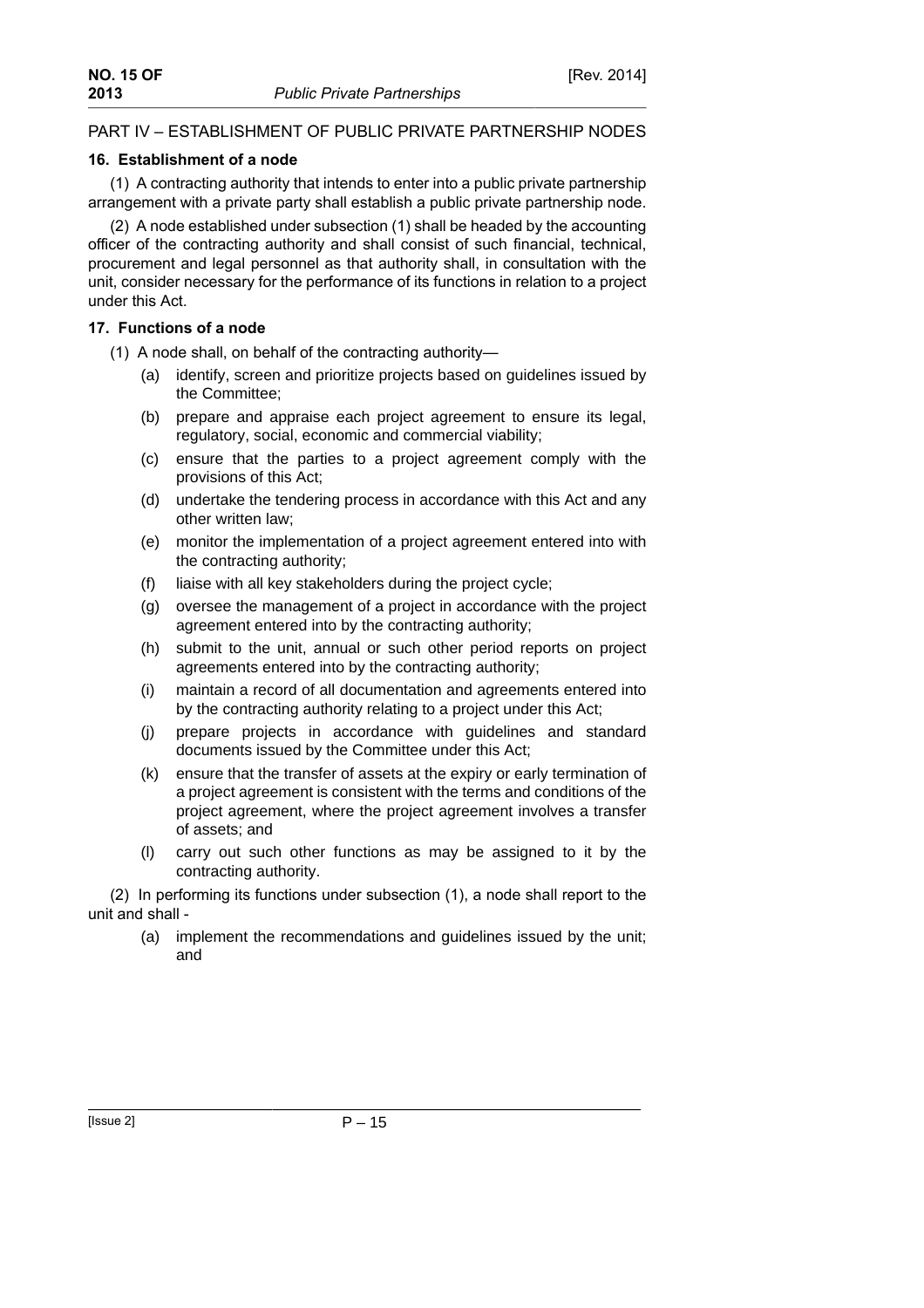(b) submit such information as shall be required by the unit or the Debt Management Office.

# PART V – PUBLIC PRIVATE PARTNERSHIPS

# **18. Entering into a project agreement**

(1) A contracting authority that intends to finance, operate, equip or maintain an infrastructure facility or provide a service may enter into a project agreement with any qualified private party for the financing, construction, operation, equipping or maintenance of the infrastructure or development facility or provision of the service of the Government in accordance with the provisions of this Act.

(2) A contracting authority under subsection (1) may, where it considers it appropriate, designate its assets for the use by a private party, in relation to, and for the duration of a project on such terms and conditions as the contracting authority shall consider appropriate.

# **19. Public private partnership arrangements**

Subject to the provisions of this Act, a contracting authority may enter into a public private partnership with a private party in accordance with the Second Schedule or in accordance with such other arrangement as may be approved by the Cabinet Secretary.

# **20. Sector diagnostic study and assessment**

A contracting authority shall, prior to entering into public private partnership arrangements pursuant to section 19, undertake a sector diagnostic study and assessment covering the following—

- (a) technical issues;
- (b) legal, regulatory and technical frameworks;
- (c) institutional and capacity status;
- (d) commercial, financial and economic issues; and
- (e) such other issues as the Cabinet Secretary may stipulate.

# **21. Duration of a public private partnership**

In determining the duration of a public private partnership, a contracting authority shall take into account the following factors—

- (a) the provisions of any relevant written law;
- (b) the life span of the technology to be employed;
- (c) the investment standards that are required to be maintained by each party to the project agreement throughout the duration of the partnership;
- (d) the economic and financial viability of the project and the economic life of the facilities to be provided;
- (e) the depreciation of the project assets during the life of the contract; and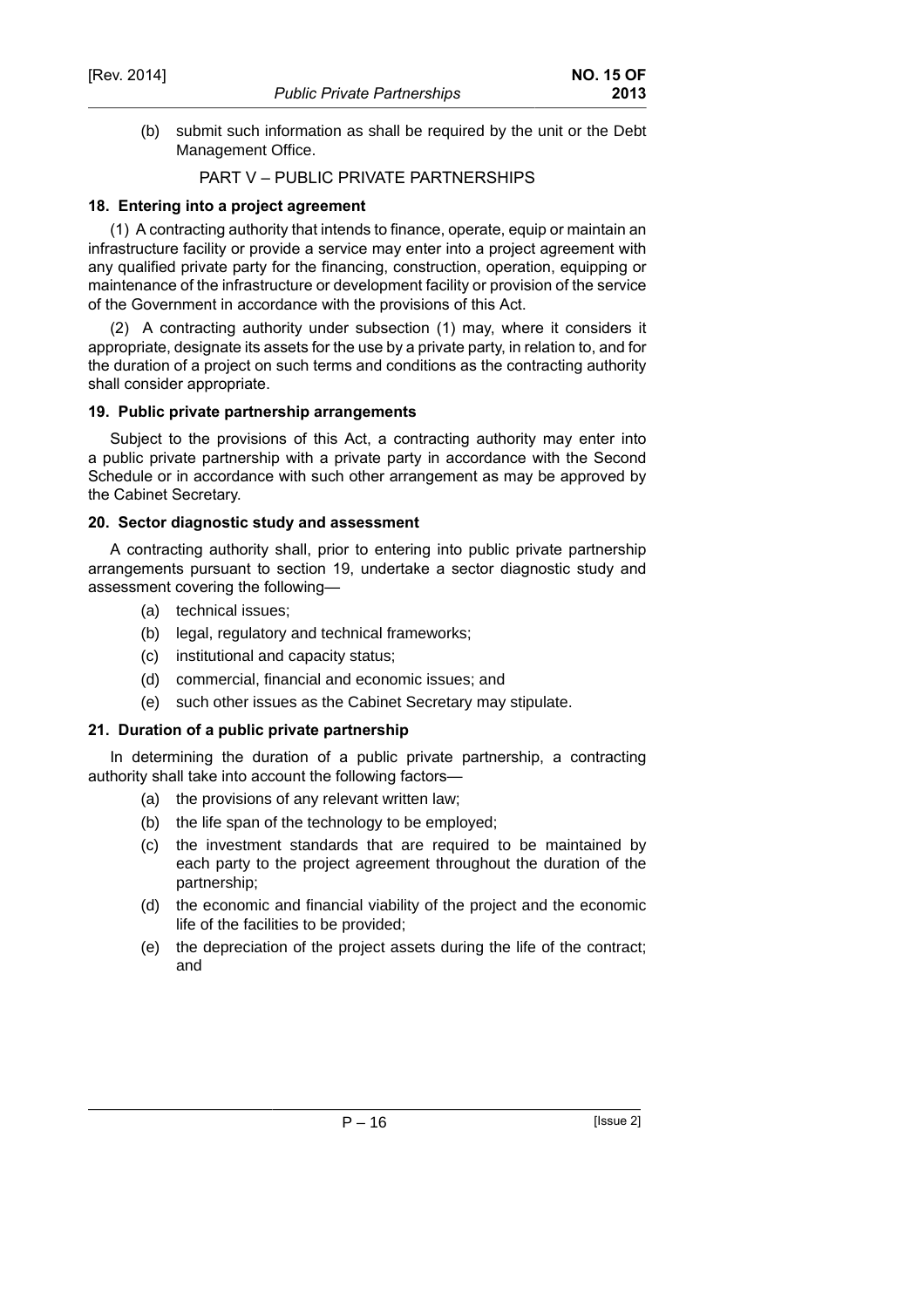- (f) the period of time that may be required by the parties to the partnership to—
	- (i) meet and maintain throughout the duration of the partnership, the service delivery standards and investment levels; and
	- (ii) recoup their investment.

# **22. Execution of a project agreement**

Where a contracting authority intends to enter into a public private partnership, a person shall not, unless he is the accounting officer of the authority, enter into a project agreement in relation to that project on behalf of the authority.

# **23. Submission of project lists**

(1) Each contracting authority shall prepare a list of projects that it intends to undertake on a priority basis under this Act and shall submit the list to the unit for assessment.

(2) A contracting authority shall not submit a project list under subsection (1) unless the projects are part of the development program of that authority.

# **24. Approval of projects by the Committee and Cabinet**

(1) The unit shall assess the project lists submitted to it by the contracting authorities under section 23 and submit the lists, together with its recommendations, to the Committee for approval.

(2) Upon receipt of the project lists, the Committee shall consider lists and the recommendations of the unit and prepare and submit to the Cabinet for approval, a national priority list.

(3) The Cabinet Secretary shall prescribe the thresholds for approval and the carrying out of projects by the county governments under this Act.

# **25. Publication of approved projects**

The unit shall publish in the electronic and print media, the national priority list of projects that has been approved under section 24.

# **26. Pre-qualification procedures by contracting authority**

A contracting authority which intends to enter into a project agreement with a private party shall confirm that the private party has—

- (a) the financial capacity to undertake the project;
- (b) the relevant experience in undertaking projects of a similar nature; and
- (c) the relevant expertise to undertake the project.

# **27. Guarantee or letter of comfort by the Government**

The Cabinet Secretary may, in consultation with the Debt Management Office and the Committee, where it considers it necessary to support a project and in order to reduce premiums factored for political risks, issue a guarantee, undertaking or binding letters of comfort in relation to a project.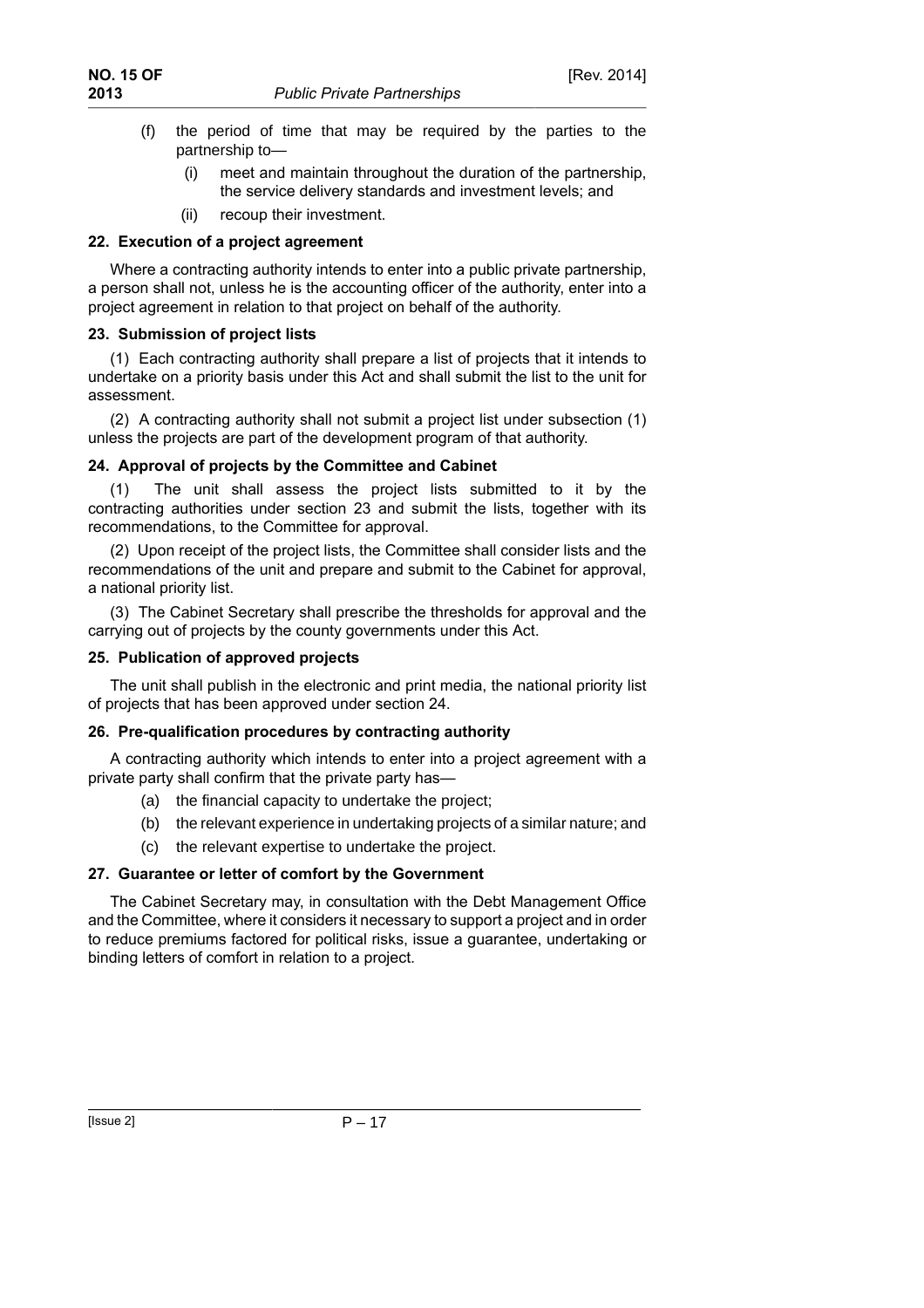#### **28. Price setting and success fees**

(1) In setting the price for the purpose of determining the cost of delivering a facility or services in relation to a project under this Act, the parties to a public private partnership shall be guided by the prevailing market rates based on competition or, where it is not possible to determine the prevailing market rates, the setting of the price shall be based on the full allocation of cost of such facilities or services or on international best practices.

(2) The cost of delivering a facility or service determined under subsection (1) shall be affordable to the Government and provide value for money to the contracting authority while enabling the private party to maintain its financial integrity, attract capital, operate efficiently and compensate a private party for any assumed risk.

(3) The Committee may, where it considers it appropriate and in consultation with the unit, impose a success fee on a transaction to be paid by a successful bidder in accordance with the tender documents.

(4) The Cabinet Secretary shall make rules for determining the success fees under this section.

> PART VI – PROJECT IDENTIFICATION AND SELECTION OF PRIVATE PARTY

# **29. Procurement through competitive bidding process**

(1) Except as otherwise provided for under this Act, all projects shall be procured through a competitive bidding process.

(2) In procuring and awarding a contract to a private party under this Act, a contracting authority shall be guided by the principles of transparency, free and fair competition and equal opportunity in accordance with the guidelines made under this Act.

# **30. Issuance of guidelines**

The Committee shall issue guidelines for the identification, selection, pre-tender approval, tendering, negotiation, post-tender approval and monitoring processes of public private partnerships.

# **31. Project identification. selection and prioritization**

(1) A contracting authority which intends to implement a project through a public private partnership under this Act, together with the unit and the node, shall, subject to section 24, be responsible for conceptualizing or identifying potential projects and undertaking the preparatory and tendering process of the project.

(2) In conceptualizing, identifying and prioritizing potential projects under this Act, a contracting authority shall consider the strategic and operational benefits of entering into a public private partnership arrangement compared to the development of the facility or provision of the service by the contracting authority.

(3) Where a contracting authority considers it appropriate to implement a project through a public private partnership, it shall submit a report of the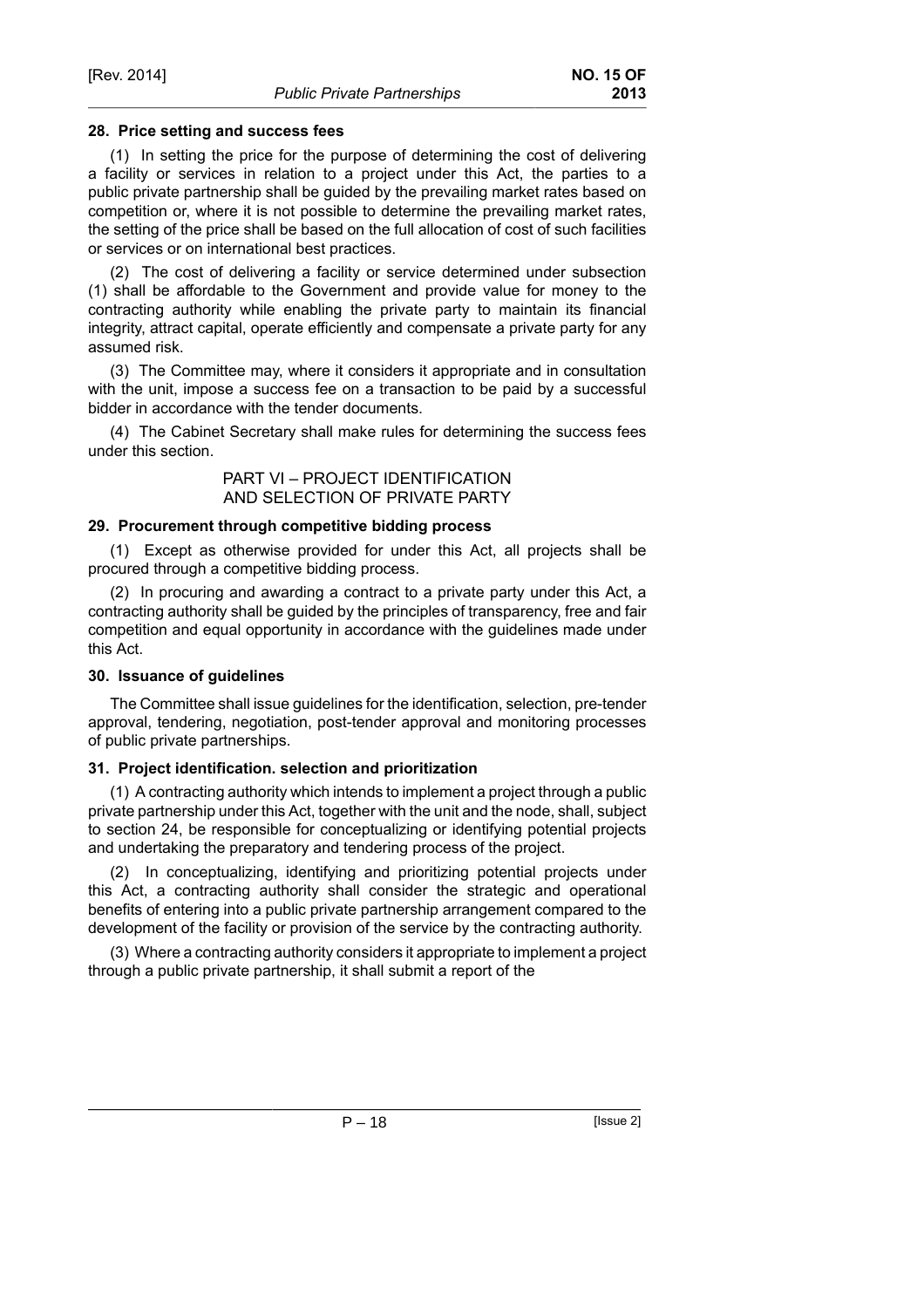consideration and analysis under subsection (2) and a project proposal in relation to the project to the Committee for approval in the prescribed form.

(4) A contracting authority that receives approval under subsection (3) shall, apply the recommendations of the unit in all its procedures while undertaking the project.

# **32. Project preparation and appraisal**

(1) A contracting authority shall constitute a project appraisal team for the purpose of overseeing the preparation phase of the project in accordance with regulations made under this Act.

(2) A project appraisal team constituted under subsection (1) shall consist of a representative of the unit and such technical, financial and legal experts of the contracting authority, as the authority shall determine.

(3) A contracting authority shall include in the project appraisal team a member of the node established by that contracting authority under section 16 and such other persons as the authority shall consider necessary for the performance of the functions of the project appraisal team.

# **33. Feasibility study**

(1) A contracting authority shall, in consultation with the unit and upon the approval of the project proposal by the Committee, undertake a feasibility study of the project it intends to implement under a public private partnership for the purpose of determining the viability of undertaking the project under this Act.

(2) In undertaking a feasibility study under subsection (1), a contracting authority shall consider—

- (a) the technical requirements of the project;
- (b) the legal requirements to be met by the parties to the project;
- (c) the social, economic and environmental impact of the project; and
- (d) the affordability, value for money and public sector comparator for the project as prescribed in the regulations made under this Act.

# **34. Report**

A contracting authority shall, upon conducting a feasibility study under section 33 prepare a report in the prescribed form not later than two months after the study.

# **35. Approval of feasibility report by Committee**

(1) The contracting authority shall submit the feasibility report prepared under section 33 to the unit for review and evaluation.

(2) The unit shall submit the feasibility report to the Debt Management Office for assessment and approval of the fiscal risk and contingent liabilities of the project.

(3) The unit shall submit the report together with its recommendations and the approval of the Debt Management Office to the Committee for approval.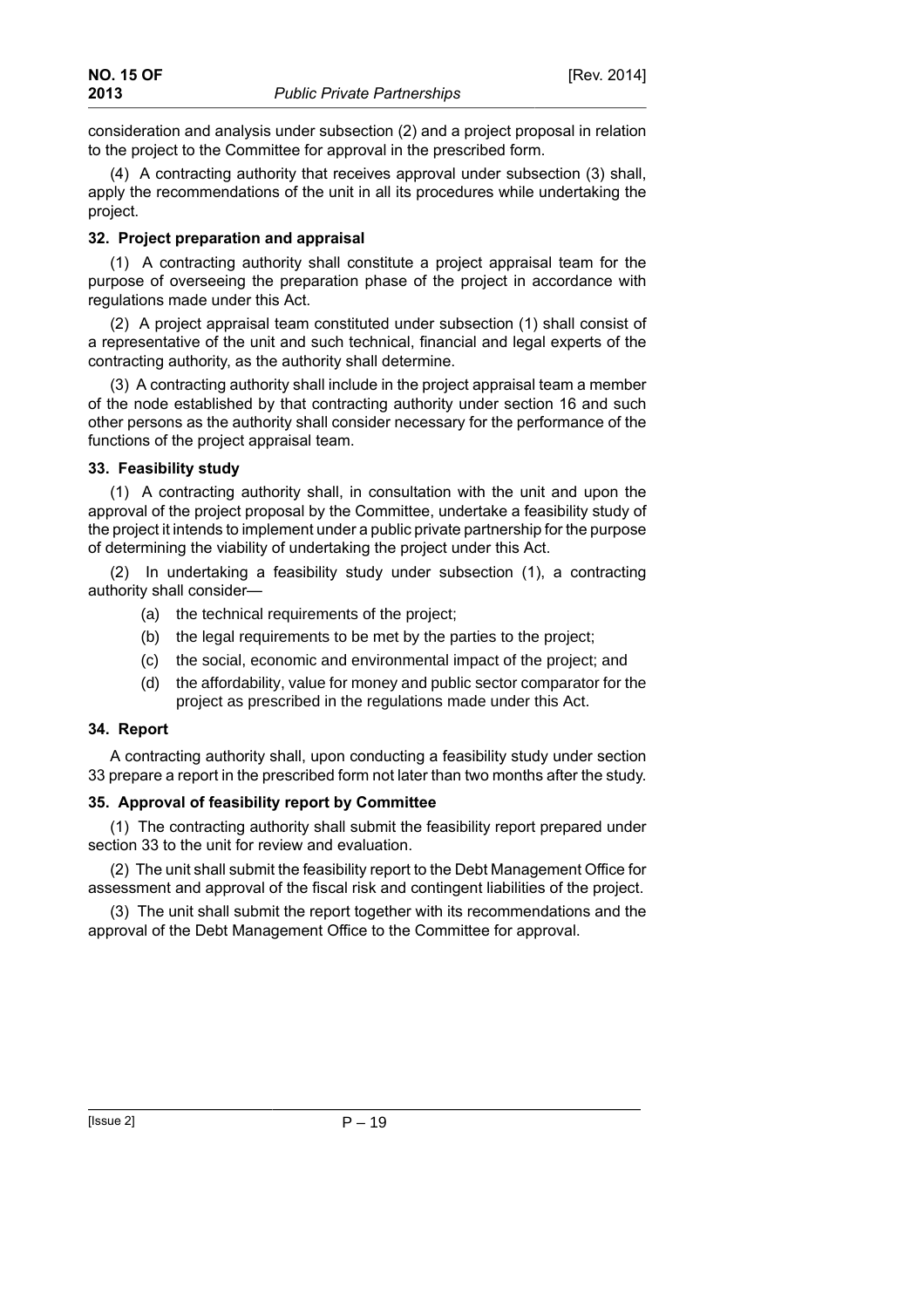(4) The Committee shall, in determining whether the contracting authority should tender for a project under this Act, consider the report and the recommendations of the unit and the approval of Cabinet.

### **36. Assessment of contracting authority's technical expertise to procure services**

(1) The unit shall assess the technical expertise of the contracting authority to procure the development of a project under this Act.

(2) Where the unit finds that the contracting authority does not have the technical expertise to procure the project under this Act, the contracting authority shall appoint a transaction advisor to assist the authority in the procurement process.

(3) The engagement of a transaction advisor under subsection (2) shall be based on the principles of disclosure, transparency, equality, free competition and equal opportunity in accordance with the procedure prescribed by the Cabinet Secretary under this Act.

# PART VII – SOLICITED PROPOSALS

# **37. Invitation of requests for qualification**

(1) A contracting authority shall, upon the approval by the Committee, invite requests for qualification by notice in at least two newspapers of national circulation and in the electronic media.

(2) A contracting authority shall, in the notice issued under subsection (1), specify the eligibility criteria of a bidder and may require bidders to provide such statements or documents as proof of their eligibility.

(3) The publication of any advertisement and the tendering process under this Part shall be undertaken by the contracting authority in consultation with the unit.

# **38. Qualification of private party**

(1) A person who intends to request for qualification for a project under this Act may constitute a consortium for that purpose.

(2) A person or consortium qualifies to request for qualification if the person or consortium—

- (a) meets the criteria specified in the request for qualification issued by the contracting authority;
- (b) has the technical capability and financial capacity to undertake the project;
- (c) has the legal capacity to enter into a project agreement with the contracting authority under this Act;
- (d) is not insolvent, in receivership, bankrupt or in the process of being wound up; and
- (e) is not precluded by the contracting authority from entering into an agreement for the purpose of undertaking the project.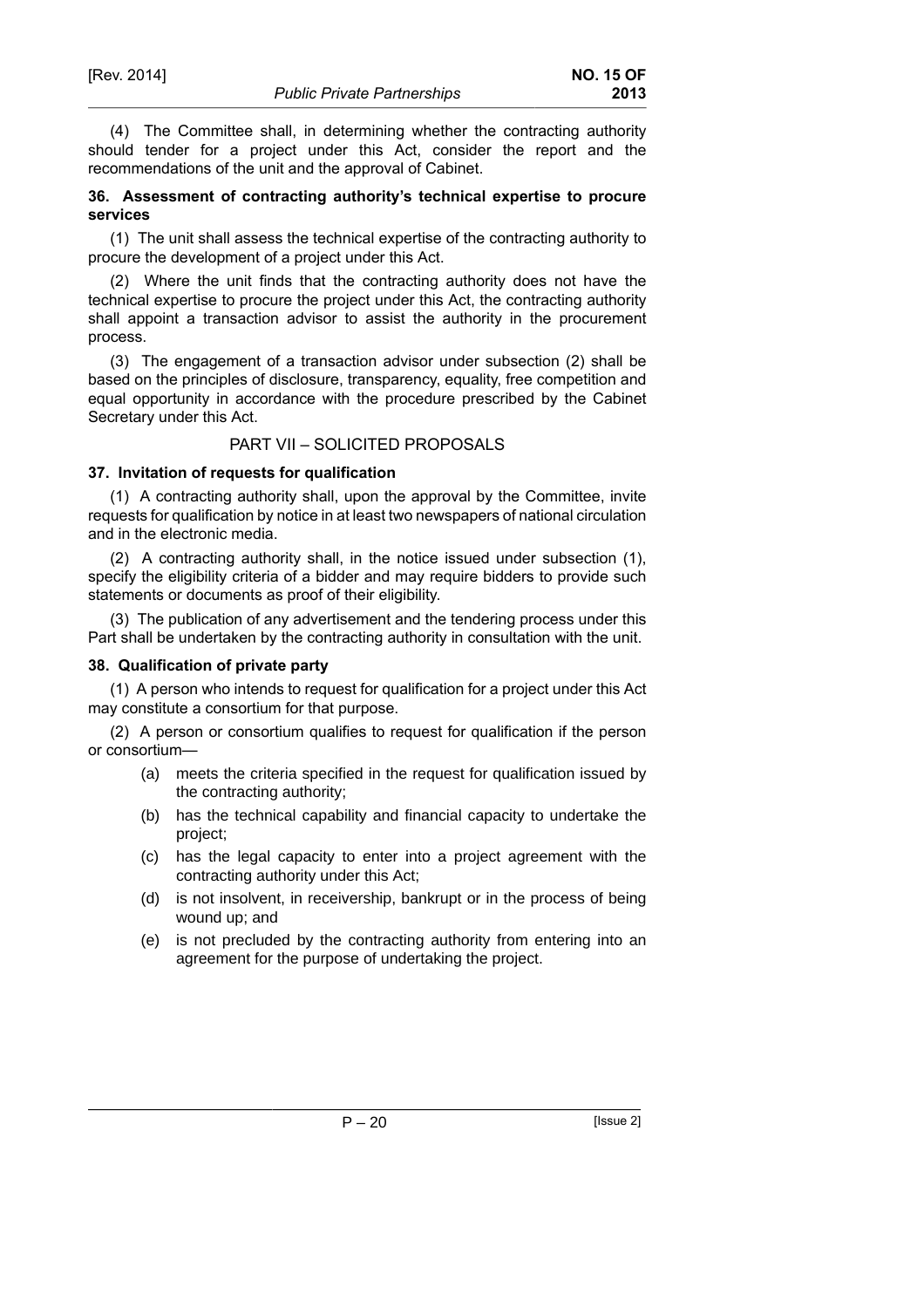#### **39. Pre-qualification committee**

(1) The contracting authority shall, upon issuing a notice under section 37, constitute a pre-qualification committee for the purpose of pre-qualifying bidders under this Part.

(2) A pre-qualification committee constituted under subsection (1) shall consist of a representative of the unit and the node and such technical, financial and legal experts as the contracting authority shall consider necessary.

(3) The contracting authority may, where it considers it appropriate, constitute the project appraisal team as the pre-qualification committee for purpose of prequalifying bidders under subsection (1).

(4) The Cabinet Secretary shall make rules to regulate the pre-qualification process by the pre-qualification committee under this Part.

# **40. Disqualification of a private party**

(1) A pre-qualification committee shall consider the requests for qualification submitted to the contracting authority in accordance with the notice issued under section 37 and shortlist the qualified bidders.

(2) A pre-qualification committee shall disqualify a bidder if that bidder—

- (a) submits false, inaccurate or incomplete information in relation to his or its qualifications;
- (b) colludes, connives or is involved in any corrupt or dishonest practice;
- (e) fails to meet the eligibility criteria; or
- (f) contravenes the provisions of this Act or any other written law in order to have an unfair advantage over other bidders in the award of the tender.

(3) A private party may object to the decision of the pre-qualification committee not to shortlist a bidder under subsection (1).

(4) An objection under subsection (3) shall be determined by the Petition Committee in accordance with section 67.

#### **41. Preliminary bidders meeting**

(1) A contracting authority may, in consultation with the unit, hold a preliminary meeting with the bidders who are shortlisted under section 40.

(2) The contracting authority shall, during the preliminary meeting, deliberate on issues related to the project specifications and initial preliminary conditions and respond to any enquiry made by the bidders in relation to the project.

(3) Any enquiry made by a bidder and response issued by a contracting authority in relation to a bid shall be communicated to all shortlisted bidders.

# **42. Alteration of specifications**

(1) A contracting authority may alter the specifications of a project based on the deliberations of the preliminary meeting held under section 41.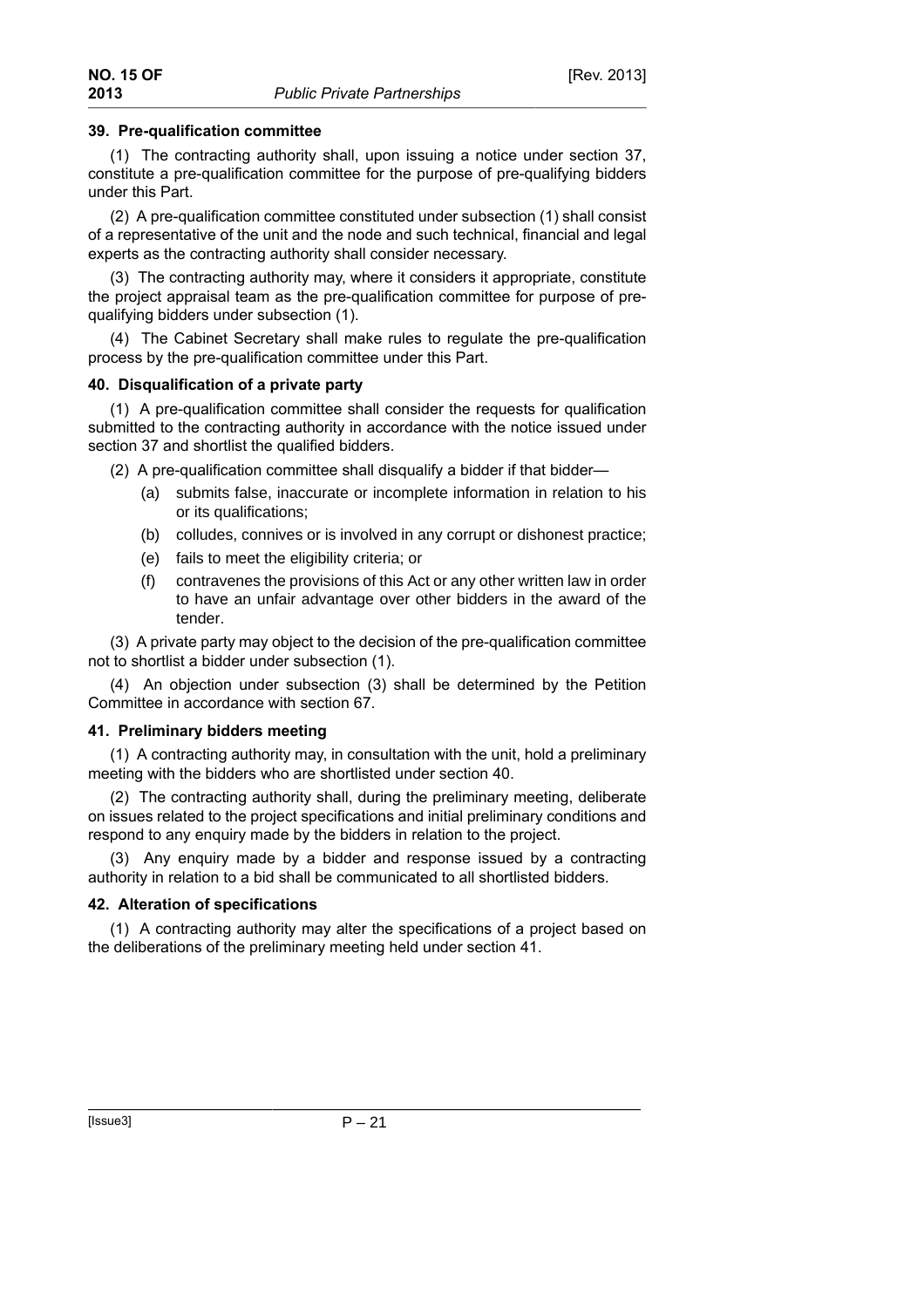(2) The alterations made by a contracting authority under subsection (1) shall not affect the pre-qualification criteria of the bidders under section 40 and shall be made prior to the issuance of an invitation to bid under section 43.

# **43. Invitation to bid**

(1) A contracting authority shall, in consultation with the unit, prepare an invitation to bid and tender documents in relation to a project in accordance with subsection (2) for the purpose of inviting bids.

(2) Tender documents prepared under subsection (1) shall include the following information—

- (a) general information related to the project necessary for the preparation and submission of a bid;
- (b) specifications of the project including the technical and financial conditions that should be met by a bidder;
- (c) specifications of the final product, level of services, performance indicators and such other requirements as the contracting authority and relevant regulatory bodies shall consider necessary including the safety, security and environment preservation requirements to be met by a bidder;
- (d) basic terms and conditions of the project agreement including nonnegotiable conditions;
- (e) the criteria and method to be used in evaluating a bid;
- (f) the forms and documents that are required to be filled and submitted by a bidder;
- (g) the value of the bid security required to be submitted by a bidder;
- (gg) conditions under which bidders may submit request for clarifications; and
- (h) the deadline and place for submission of the tender documents by a bidder.

#### [Act No. 14 of 2015, s.60.]

# **44. Submission of bids**

(1) A bidder who intends to bid for a project under this Act shall complete and submit a technical and financial bid and enclose each bid in a separate sealed envelope as may be specified by the contracting authority.

(2) A contracting authority shall not open the financial bid submitted by a bidder unless it has opened and approved the technical offer submitted by that bidder in accordance with section 47.

(3) The Cabinet Secretary shall make rules for the submission and opening of tender documents under this Part.

# **45. Competitive dialogue**

(1) A contracting authority may, in consultation with the unit and with the approval of the Committee, hold a competitive dialogue with each bidder to define the technical or financial aspects of the project in the manner prescribed under this Act.

(2) A contracting authority may require a bidder to submit to the authority, a technical and financial non-binding proposal for discussion with the authority.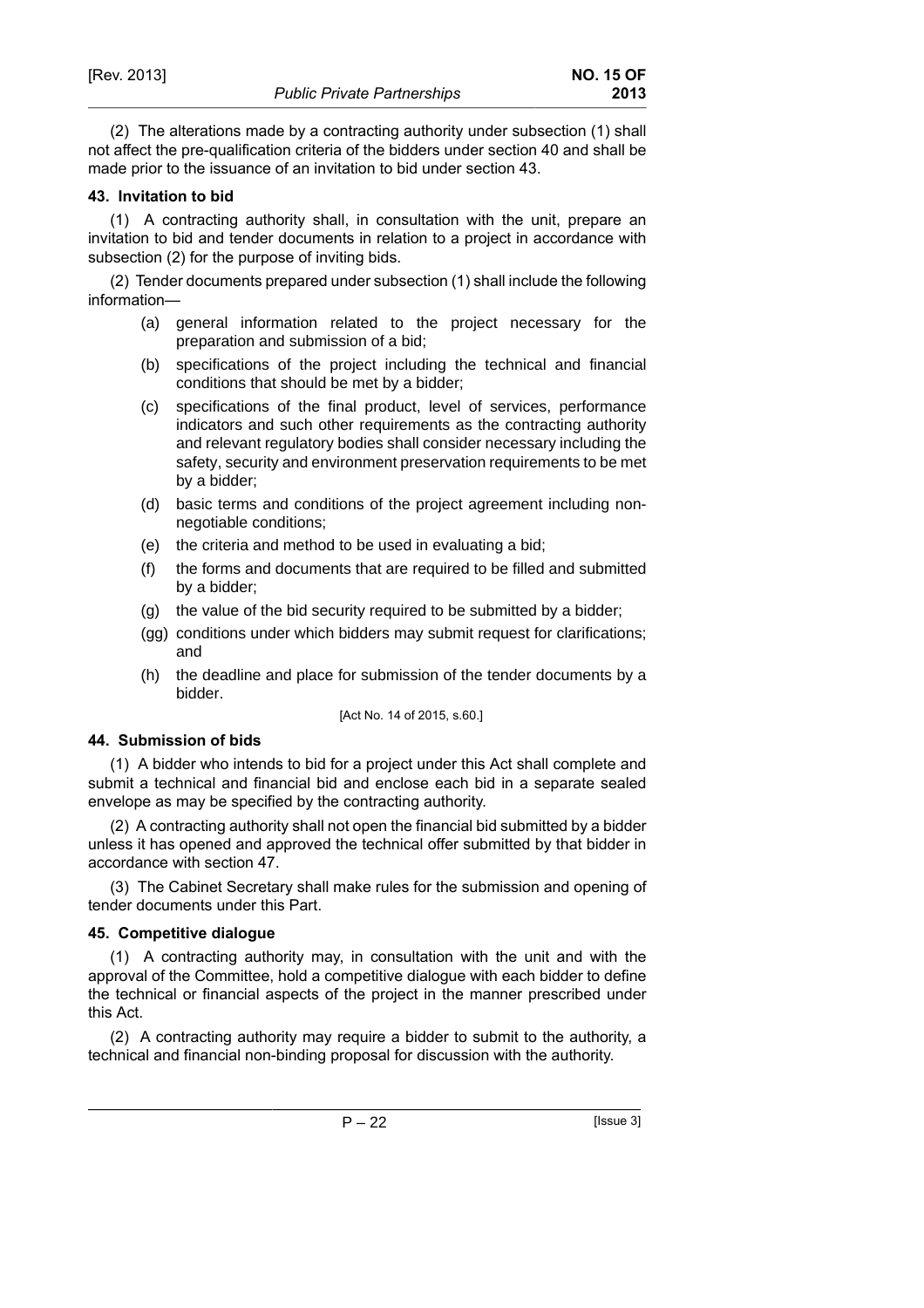(3) A competitive dialogue under subsection (1) shall be held with each bidder on the basis of equality and transparency.

(4) The discussions held during a competitive dialogue shall be confidential and shall not be disclosed to any person by any party to the discussions.

(5) After concluding the competitive dialogue stage, the contracting authority may alter project specifications, risk matrix or structure and may re-open prequalification for the project, while keeping the initial pre-qualified parties qualified.

#### **46. Bidding by a consortium**

(1) Where a bidder is a consortium constituted for the purpose of bidding for a project under this Act, the bidder shall submit the bid in the name of the consortium.

(2) A consortium under subsection (1) shall submit, together with the bid submission, proof that each member of the consortium has consented to join the consortium and participate in the bidding process.

(3) A consortium shall appoint a person from among its members to represent the consortium in any discussions held with the contracting authority and shall submit, together with its bid documents, a notice of the appointment of the representative.

(4) A person who is a member of a consortium shall not submit a bid, whether directly or indirectly or through another consortium or a company which submits a bid and in the case of a company, if that person owns a majority of the shares or has control over its management.

(5) The proposal evaluation team shall disqualify a consortium which submits a bid contrary to this section.

(6) A contracting authority may, where a member of a consortium withdraws from the consortium, disqualify that consortium from participating in the bidding process or review the terms and conditions of a project agreement entered into with the consortium.

(7) The provisions of subsection (6) shall not apply where the consortium replaces the member who withdraws with another party so as to ensure that the consortium remains eligible throughout the tender and implementation process except for construction and design criteria at the later stage of the project.

(8) Each member of a consortium which submits a bid under subsection (1) shall be bound jointly and severally by the terms and conditions of the project agreement and shall be jointly responsible for the performance of the obligations under the agreement.

#### **47. Evaluation of technical bids**

(1) A contracting authority shall constitute a proposal evaluation team for the purpose of evaluating bids submitted to it by bidders under this Act.

(2) A proposal evaluation team constituted under subsection (1) shall consist of—

(a) at least one representative of the contracting authority nominated by the Cabinet Secretary in the relevant State department;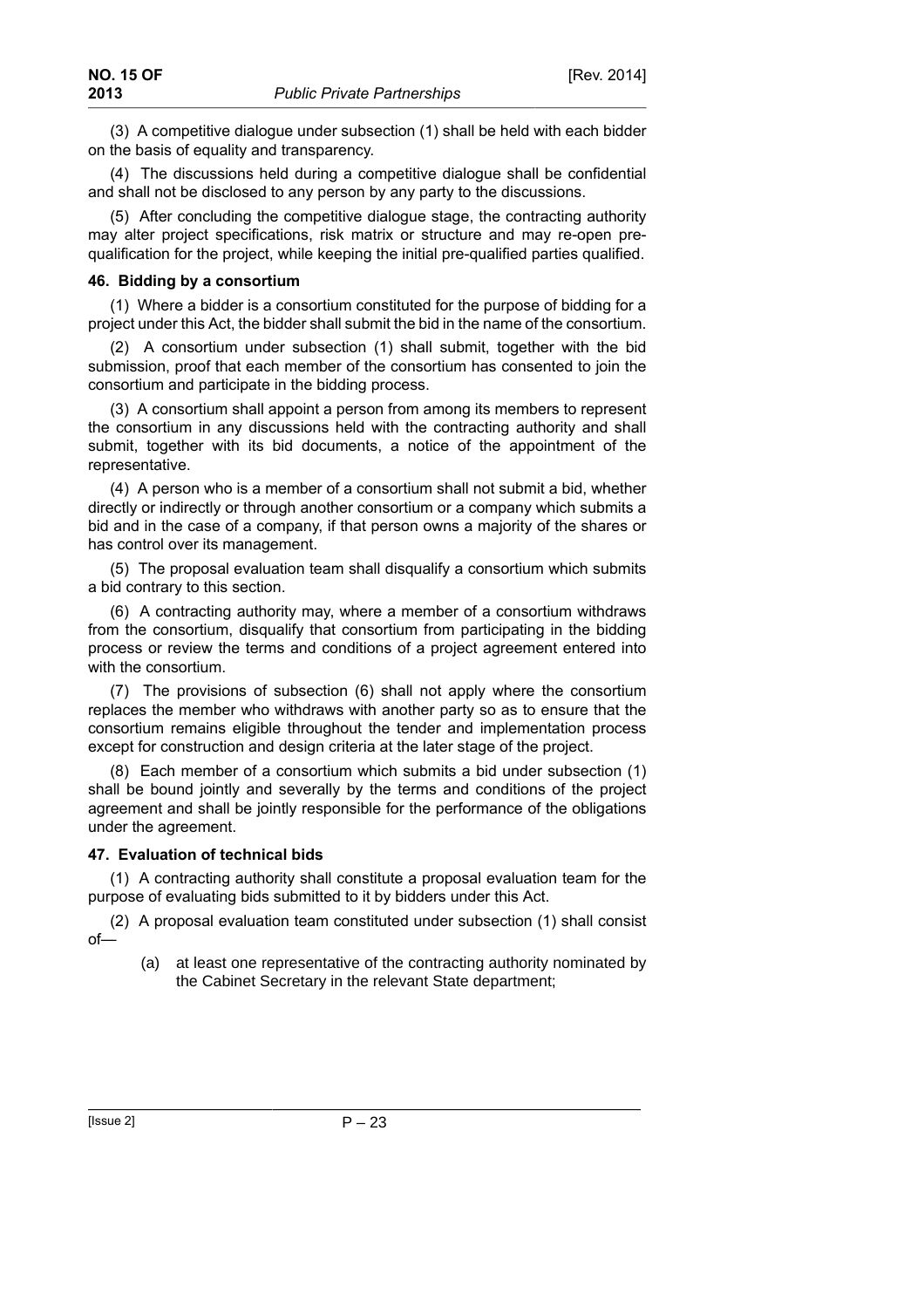- (b) a representative of the node established within the contracting authority;
- (c) a representative from the relevant regulatory body;
- (d) a representative of the unit; and
- (e) a representative of the Attorney-General.

(3) The proposal evaluation team shall open and evaluate the technical bids submitted to the contracting authority under section 44 within the time and in accordance with the procedure specified in the tender documents and rules made under section 44(3).

(4) The proposal evaluation team may constitute committees for the purpose of receiving bids and carrying out a technical and financial evaluation of the bids.

# **48. Evaluation of financial bids**

(1) The proposal evaluation team shall invite the bidders who have been prequalified on the basis of their technical bid under section 47 to attend a meeting for purpose of opening the bids on the financial offer.

(2) The proposal evaluation team shall evaluate the tenders on the financial bid and determine the bid that meets the requirements specified in the tender documents.

(3) In evaluating a bid under subsection (1), the proposal evaluation team shall take into account the economic advantage that would accrue to the contracting authority if the bid is accepted and the comparative balance for the financial and technical elements of the bid set out in the tender documents.

(4) The Committee shall not take part in the process of evaluating bids submitted to the contracting authority.

(5) The proposal team shall evaluate bids under this Part in accordance with regulations made by the Cabinet Secretary under this Act.

# **49. Preparation of evaluation report**

(1) The proposal evaluation team shall, upon evaluating the bids and before declaring the first ranked bidder, prepare an evaluation report specifying the evaluation criteria, the manner in which the first ranked bidder satisfied the requirements specified in the tender documents in comparison with the other bidders, and such other information as the contracting authority shall consider necessary.

(2) The contracting authority shall submit the evaluation report prepared under subsection (1) to the Committee for approval.

# **50. Non-restriction on use of innovation**

A contracting authority shall not restrict the use by a bidder of innovation with regard to the means of financing, the application of technology or the management approach that a bidder may use to deliver the procured facilities or services.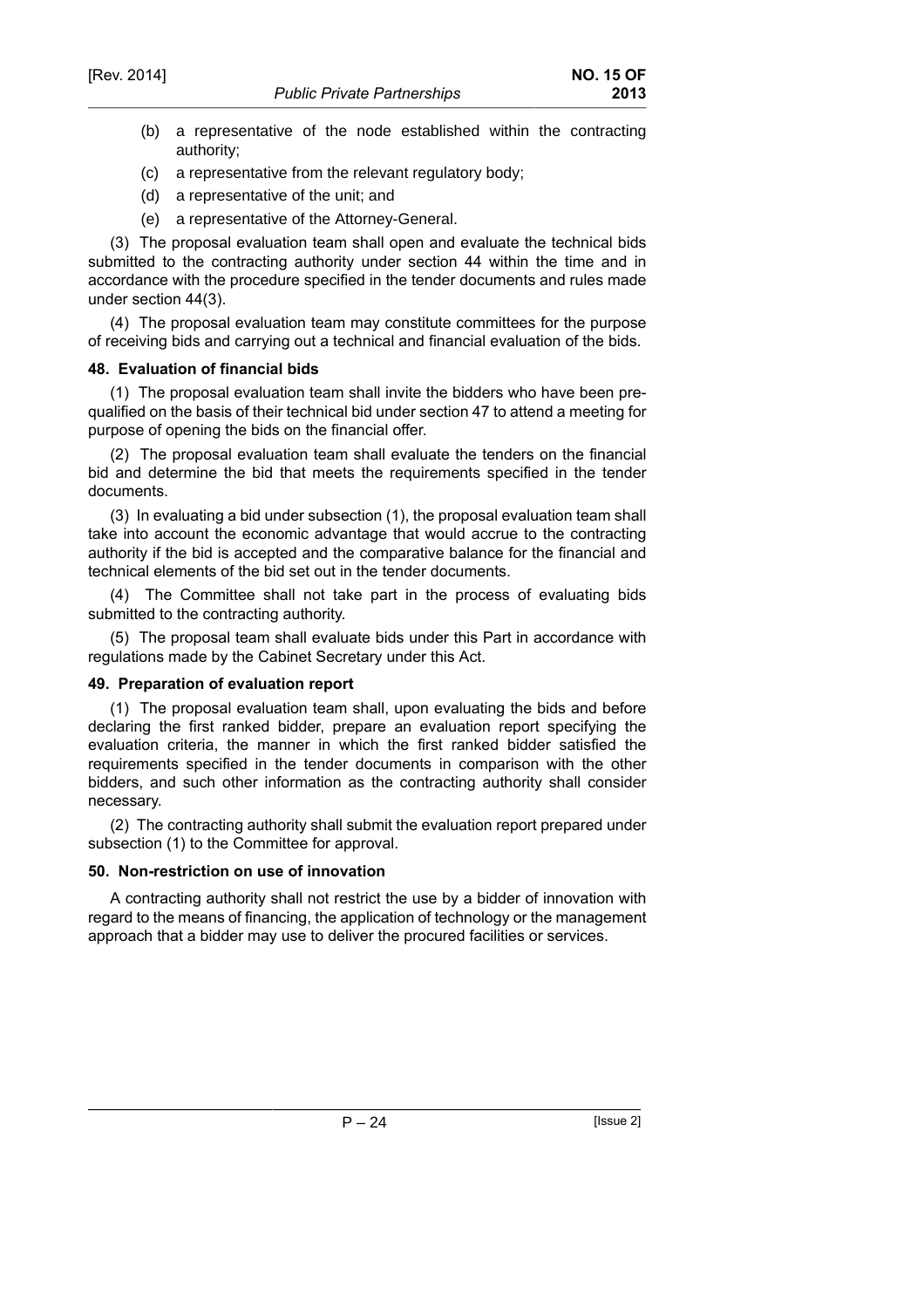#### **51. Non-compliance by a bidder**

A proposal evaluation team shall reject a bidder's submission where he does not comply with the conditions and requirements specified in the tender documents or the rules made under section 44.

### **52. Negotiations**

(1) A contracting authority may, with the approval of the Committee—

- (a) enter into negotiations with the successful bidder; and
- (b) request the second ranked bidder to extend the validity of its bid pending the completion of negotiations with the successful bidder.
- (2) The contracting authority shall constitute a negotiating committee consisting of—
	- (a) one person nominated by the unit from among its members;
	- (b) one person nominated by the node from among its members;
	- (c) such persons representing such State departments as the contracting authority may, in consultation with the unit, consider necessary; and
	- (d) where applicable, the transaction advisors appointed by the contracting authority under section 36.

(3) The negotiating committee shall enter into negotiations with the successful bidder on the technical and financial terms of the project agreement.

(4) The negotiations carried out under subsection (3) and the resolution of the parties to the negotiations shall not result in an increase in pricing and shall not affect the non-negotiable terms and conditions specified as non-negotiable conditions in the invitation to tender, the financial structure, or the conditions in respect of which there were no reservations raised by the bidder in the bid.

(5) The parties to a negotiation under this section shall not amend the negotiated terms and terms upon which the bid has been evaluated.

(6) Where the parties to the negotiations carried out with the successful bidder are unsuccessful, the negotiating committee shall enter into negotiations with the second ranked bidder.

(7) The provisions of subsection (3), (4) and (5) shall apply to the negotiations with the second ranked bidder.

(8) The negotiating committee shall conduct the negotiations in accordance with the regulations made by the Cabinet Secretary under this Act.

#### **53. Preparation and submission of project and risk assessment report**

(1) The negotiating committee shall, upon conducting negotiations under section 52, prepare and submit to the contracting authority, a project report specifying the negotiated terms together with its recommendations.

(2) The contracting authority shall review the project report submitted to it under subsection (1) and shall, where it is satisfied with the recommendations of the negotiating committee, submit the report to the unit.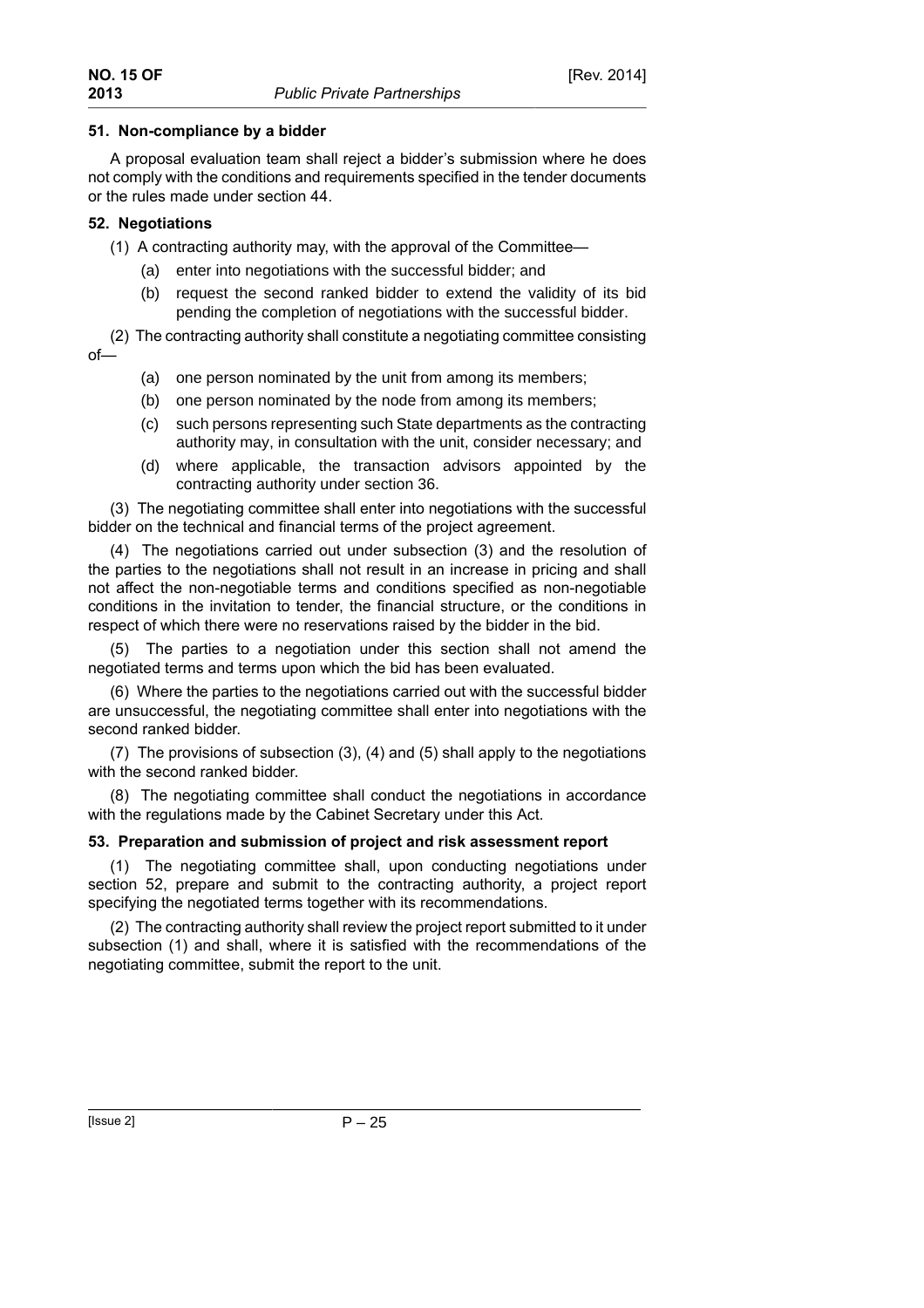**2013**

(3) Where the unit is not satisfied with the recommendations of the negotiating committee, the contracting authority shall refer the project report back to the negotiating committee with its reasons and request for a review of the report.

(4) The unit shall review the project report submitted to it under this section and submit the report to the Debt Management Office for confirmation of its initial approval at feasibility stage based on final contract and preferred bidder submission.

#### **54. Submission of memorandum to Cabinet for approval**

(1) The unit shall submit the project report, the financial risk assessment report submitted to it under section 53 and its recommendations to the Committee for consideration.

(2) The Committee shall consider the reports submitted to it under subsection (1) and prepare a report on its recommendations as to whether the project may be undertaken as a public private partnership under this Act.

(3) The Cabinet Secretary and the Cabinet Secretary in the State department responsible for the implementation of the project shall prepare a joint cabinet memorandum based on the recommendations of the Committee under subsection (2) and submit the memorandum to the Cabinet for approval.

(4) Where a project does not pose contingent liabilities to the national or county government, a county government may approve the undertaking of the project within that county under this Act in accordance with regulations made by the Cabinet Secretary under this Act.

# **55. Ratification of projects for the exploitation of natural resources**

Where a concession granted under this Act is for the exploitation of natural resources under Article 71 of the Constitution, the project agreement shall be ratified by Parliament in accordance with the relevant written law.

# **56. Approval of project**

(1) The Committee shall, within a period of thirty days from the date of the decision of the Cabinet or Parliament as the case may be, inform the contracting authority of the decision of the Cabinet or Parliament.

(2) Where the Cabinet approves undertaking of a project or Parliament ratifies the project agreement, the contracting authority shall finalise the project agreement for execution by the parties to the project.

(3) The contracting authority shall communicate the decision of the Cabinet or Parliament as the case may be, in writing, to all bidders who participated in the bidding of the project.

# **57. Execution of a contract**

The contracting authority shall, where the Cabinet approves or Parliament ratifies the undertaking of a project as a public private partnership under this Act, execute the contract awarded to that bidder.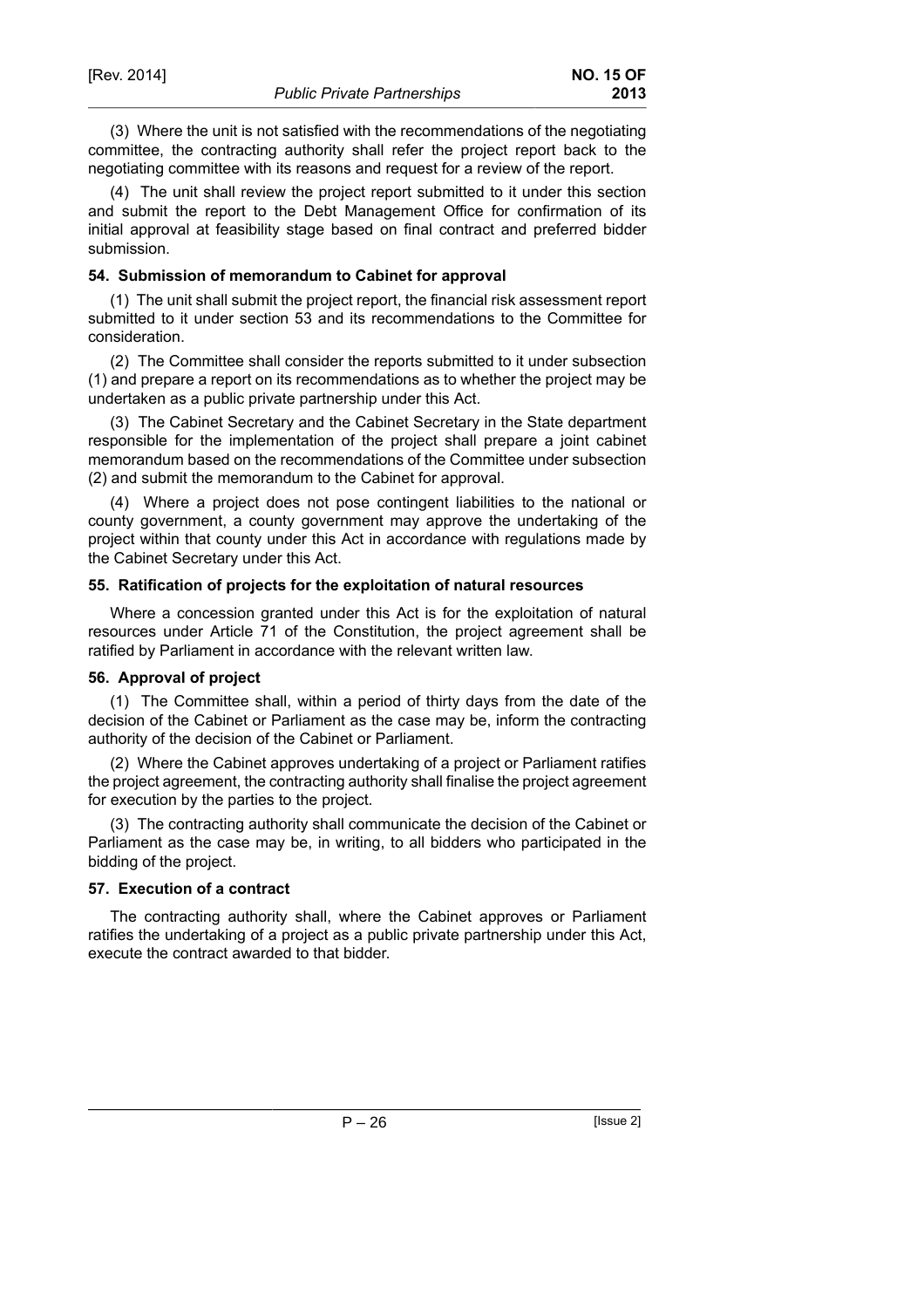#### **58. Cancellation of tender**

(1) A contracting authority may cancel a tender process at any time before the execution of the contract if fundamentally serious adverse consequences are likely to occur if the tender process is allowed to go on.

(2) A contracting authority shall not cancel a tender unless the Committee approves the cancellation and the proposal evaluation team submits its recommendations to the contracting authority on the cancellation of the tender.

(3) A cancellation by a contracting authority under subsection (1) shall be by notice in writing issued to the bidders of a tender advertised by the contracting authority and shall contain reasons for the cancellation of the contract by the authority.

(4) A notice issued by a contracting authority under subsection (3) shall include the reasons for the cancellation.

(5) The bidders of a tender that is cancelled under this section shall not be entitled to compensation for the cancellation of the tender.

#### **59. Establishment of project company**

(1) A successful bidder shall establish a project company in accordance with the Companies Act (Cap. 486) for the purpose of undertaking a project in accordance with a project agreement executed by the parties under section 57.

- (2) A company established under subsection (1)—
	- (a) may include a public body as a minority shareholder in the company; and
	- (b) shall provide such performance security and fulfil such conditions as shall be specified in the project agreement and prescribed by the Cabinet Secretary under this Act.

(3) The directors of a project company established under subsection (1) shall not wind up the company, alter the legal structure or reduce the share capital of the company unless the directors have applied for, and obtained the written approval of the contracting authority, which approval shall not be unreasonably withheld.

(4) A majority shareholder of a project company shall not transfer any shares held in a project company before the issuance by the contracting authority, of an acceptance certificate confirming its acceptance of the quality of the project undertaken in accordance with the project agreement executed by the parties under section 57.

(5) Notwithstanding the provisions of the Companies Act, where transfer of shares results in the transfer of the control of a project company to a third party, the transfer shall not be valid unless the shareholder has applied for, and obtained the written approval of the contracting authority.

(6) A project company shall not pledge its shares except for the purpose of financing the project.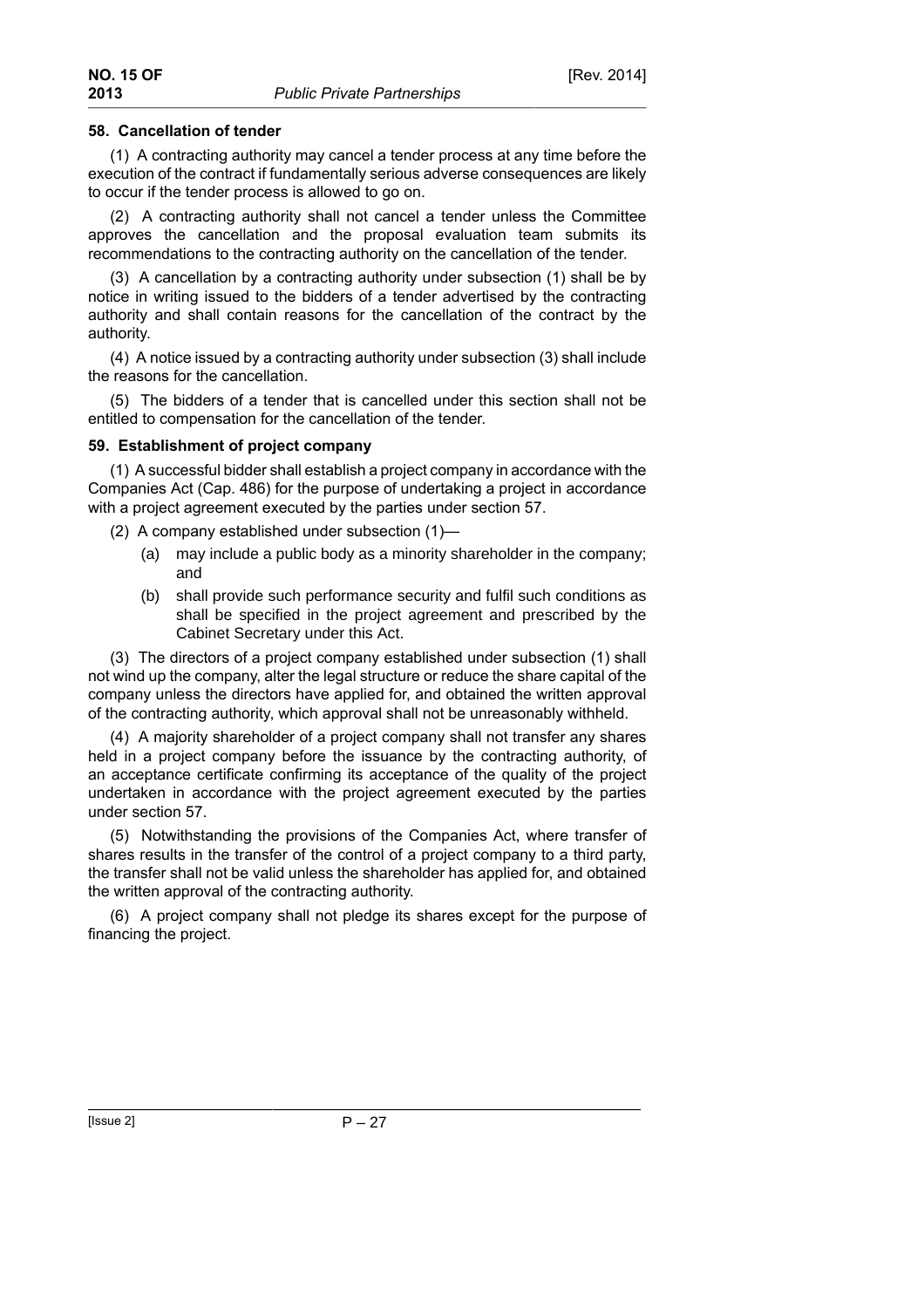# **60. Publishing information upon execution of project agreement**

(1) A contracting authority shall, upon the execution of a project agreement by the parties, publish in at least two newspapers of national circulation and in the electronic media, the results of the tender together with the following information—

- (a) the nature of the project;
- (b) the scope of the project;
- (c) the successful bidder;
- (d) the project cost at net present value;
- (e) the project value and tariff; and
- (f) the duration of the project.

(2) The Committee may prescribe the manner in which the contracting authority shall publish the information specified in subsection (1).

# PART VIII – PRIVATELY INITIATED INVESTMENT PROPOSALS

# **61. Non-compete process: privately initiated investment proposals**

(1) A contracting authority may consider a privately initiated investment proposal for a project and procure the construction or development of a project or the performance of a service by negotiation without subjecting the proposal to a competitive procurement process where—

(a) there is an urgent need for continuity in the construction, development, maintenance or operation of a facility or provision of a service and engaging in the competitive procurement process would be impractical:

Provided that the circumstances giving rise to the risk of disruption were not foreseeable by the contracting authority or the result of an unreasonable failure to act by the contracting authority;

- (b) the costs relating to the intellectual property in relation to the proposed design of the project is substantial;
- (c) there exists only one person or firm capable of undertaking the project, maintaining the facility or providing the service or such person or firm has exclusive rights over the use of the intellectual property, trade secrets or other exclusive rights necessary for the construction, operation or maintenance of the facility or provision of the service; or
- (d) there exists any of the circumstance as the Cabinet Secretary may prescribe.

(2) A contracting authority shall, before commencing negotiations with a private party under this section—

- (a) prescribe a criteria against which the outcome of negotiations shall be evaluated;
- (b) submit the proposal to the unit for consideration and recommendation;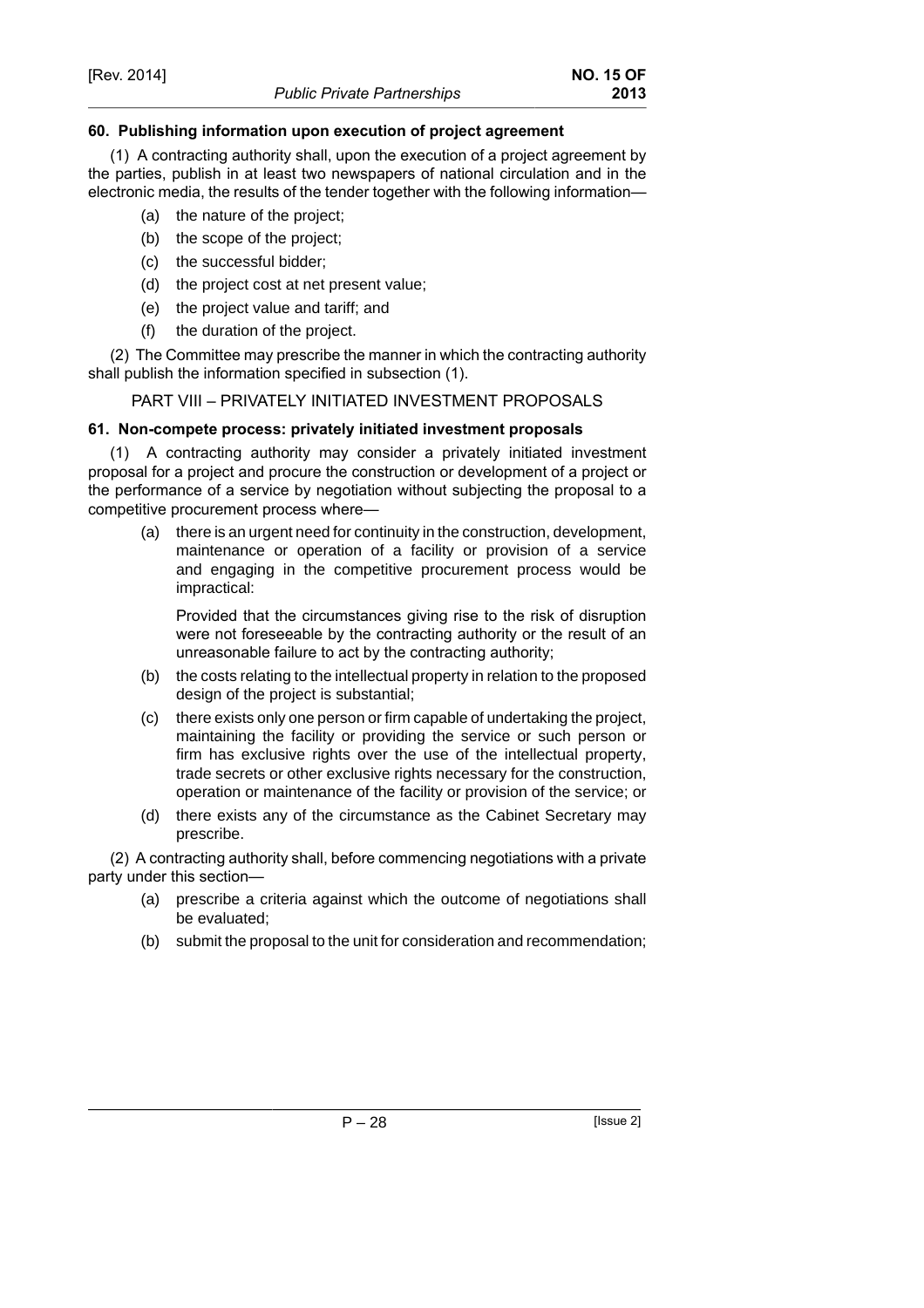- (c) upon obtaining the recommendations of the unit, apply for and obtain approval from the Committee to negotiate the contract; and
- (d) conduct the negotiations and award the tender in accordance with the prescribed process in the regulations to this Act.

(3) A contracting authority shall not consider a project for procurement under this section unless it is satisfied that—

- (a) the project shall provide value for money;
- (b) the project shall be affordable; and
- (c) the appropriate risks are transferred to the private party.

# PART IX – PROJECT AGREEMENTS

# **62. Substantive provisions of a project agreement**

(1) The parties to a project agreement under this Act shall specify the minimum contractual obligations required to be met by the parties as set out in the Third Schedule.

(2) The Cabinet Secretary may by regulations, specify the manner in which a project agreement under this Act shall be drawn.

# **63. Applicable law**

(1) A project agreement entered into by a contracting authority under this Act shall be subject to the provisions of the Laws of Kenya and any provision in the agreement to the contrary shall be void.

(2) Where there is a conflict between the provisions of this Act and the provisions of any other written law, the provisions of this Act shall prevail.

(3) Upon the approval of the Committee, it may be agreed to resolve disputes arising under the project agreement though arbitration, or any other non-judicial means of dispute resolution agreed upon in the project agreement as specified in paragraph 18 of the Third Schedule.

# **64. Amendment and variation of project agreements**

(1) A party who intends to make any amendment or variation to a project agreement in relation to the terms and conditions specified therein, the outputs of a project or any waivers specified in the agreement shall apply for, and obtain the approval of the Committee.

(2) The Committee shall not approve an amendment, variation or waiver to a project agreement under subsection (1) unless it is satisfied that the agreement, if so amended or varied, shall ensure—

- (a) the project continues to provide value for money;
- (b) the project continues to be affordable as verified by the Debt Management Office, where such amendment, variation or waiver has a financial implication;
- (c) the continued transfer of appropriate risks to the private party;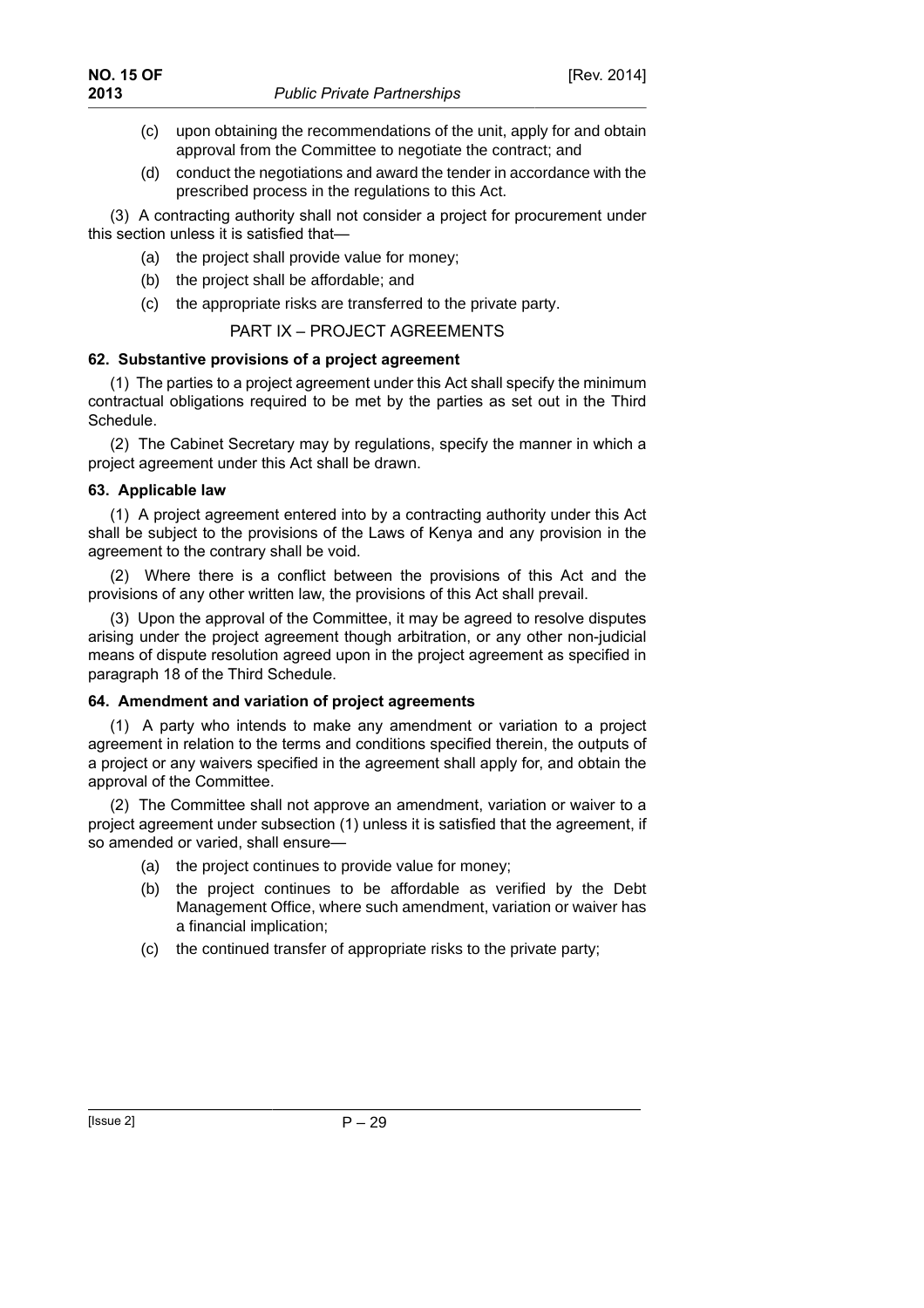- (d) the continued provision of efficient and effective service to the public; and
- (e) the continued protection and preservation of the environment.
- (3) The approval of the Committee under subsection (2) shall be in writing.

# **65. Project management**

(1) A contracting authority that is a party to a project agreement shall, together with sector regulators, where applicable ensure that the project agreement is properly implemented by—

- (a) monitoring the implementation of the project agreement;
- (b) measuring the output of the project;
- (c) liaising with the private party, users of the facility or service and other relevant stakeholders;
- (d) overseeing the management of the project agreement;
- (e) preparing periodic reports on the project agreement implementation; and
- (f) submitting reports on the project agreement implementation to the Committee in June and December in each year of the project.

(2) The contracting authority shall appoint an independent expert to manage, in consultation with the authority, the implementation of the project agreement by the parties.

(3) A project agreement involving the performance of a function of a contracting authority by a private party shall not divest the contracting authority of the responsibility for ensuring that its function is effectively and efficiently performed in the public interest or on behalf of public service.

(4) A project agreement involving the use of a contracting authority's property by the private party shall not divest the contracting authority of the responsibility for ensuring that the property is appropriately protected against factors which may negatively affect the property including forfeiture, theft, loss and wastage.

(5) The Committee shall oversee the implementation of every project under this Act.

(6) The sector regulatory bodies shall play an active role in the project implementation phase through monitoring the performance of the contracting authority and the private party in accordance with the procedures prescribed by the Cabinet Secretary under this Act.

# **66. Secondment of employees of contracting authority to project company**

(1) A contracting authority may, upon the request by the project company, second to the company such number of employees as may be necessary for the purposes of the undertaking a project under this Act, on the same or improved terms of service.

(2) An employee seconded to the project company shall, during the period of secondment, be deemed to be an employee of the company and shall be subject only to the direction and control of the company.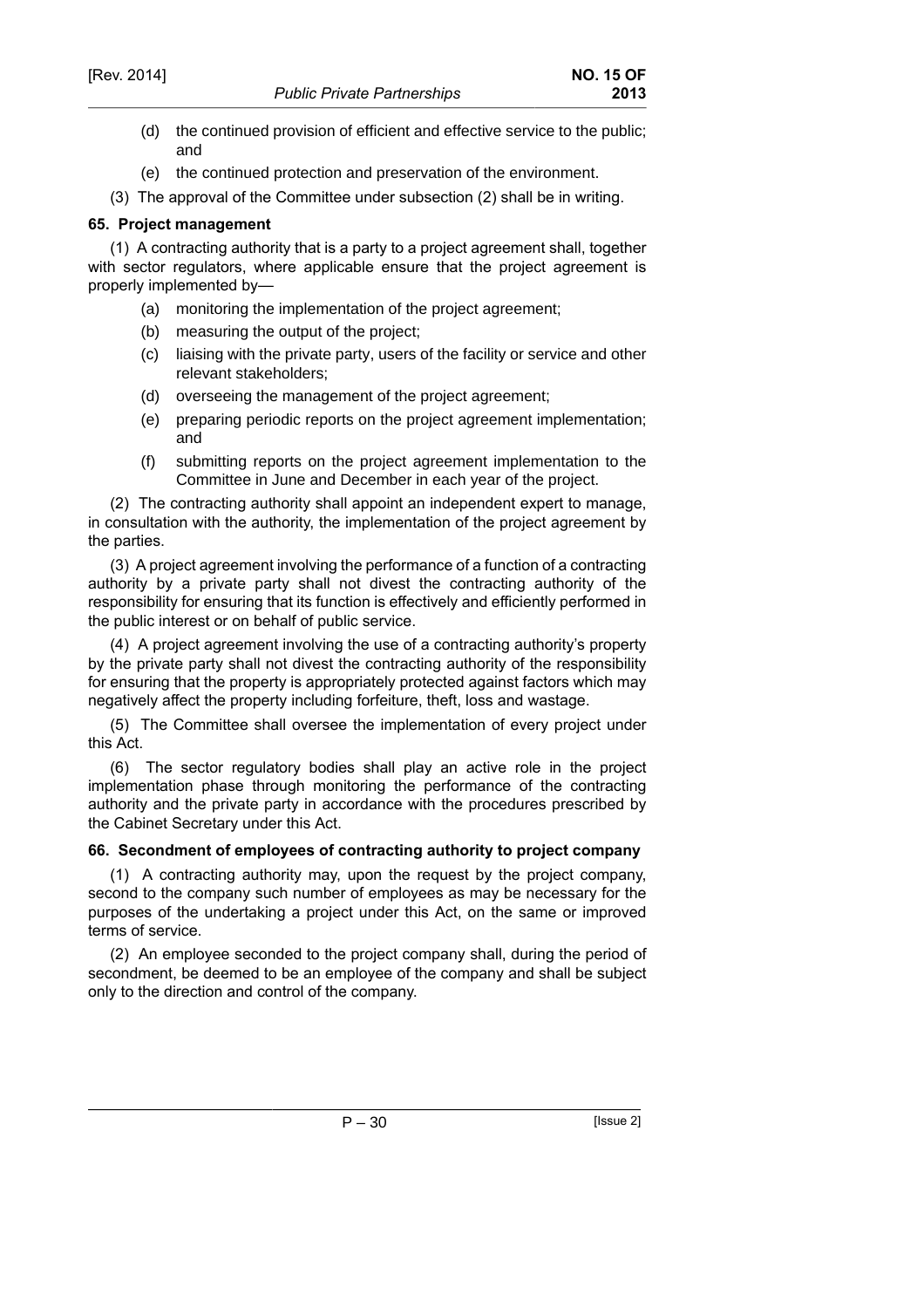[Rev. 2014]

# **67. Petitions**

(1) There is established a committee to be known as the Petition Committee which shall consider all petitions and complaints submitted by a private party during the process of tendering and entering into a project agreement under this Act.

- (2) The Petition Committee shall consist of
	- (a) the chairperson who shall be a person qualified for appointment as a judge of the High Court of Kenya;
	- (b) four other persons with such knowledge and experience as the Cabinet Secretary shall, in consultation with the unit, consider appropriate; and
	- (c) the unit director.

(3) The members of the Petition Committee shall hold office for a term of three years and shall be eligible for re-appointment for one further term.

(4) Where a petition is based on an administrative decision of the Committee, the unit or the contracting authority, such petition for a review of the decision shall be made within fifteen days from the date of the decision in the prescribed form.

(5) The decision of the Committee shall be final and binding on both parties.

(6) The Cabinet Secretary may by regulations, provide for the procedure for determining a petition under subsection (1).

# PART X – FINANCIAL PROVISIONS

# **68. Establishment of Project Facilitation Fund**

(1) There is established a Fund to be known as the Public Private Partnership Project Facilitation Fund.

- (2) There shall be paid into the Fund—
	- (a) grants and donations;
	- (b) such levies or tariffs as may be imposed on a project;
	- (c) success fees paid by a project company to the unit;
	- (d) appropriations-in-aid; and
	- (e) moneys from a source approved by the State department responsible for matters relating to finance.
- (3) The moneys received into the Fund shall be applied to—
	- (a) support contracting authorities in the preparation phase of a project, the tendering process and project appraisal under this Act;
	- (b) support the activities of the unit under this Act;
	- (c) extend viability gap finance to projects that are desirable but cannot be implemented in the absence of financial support from the Government;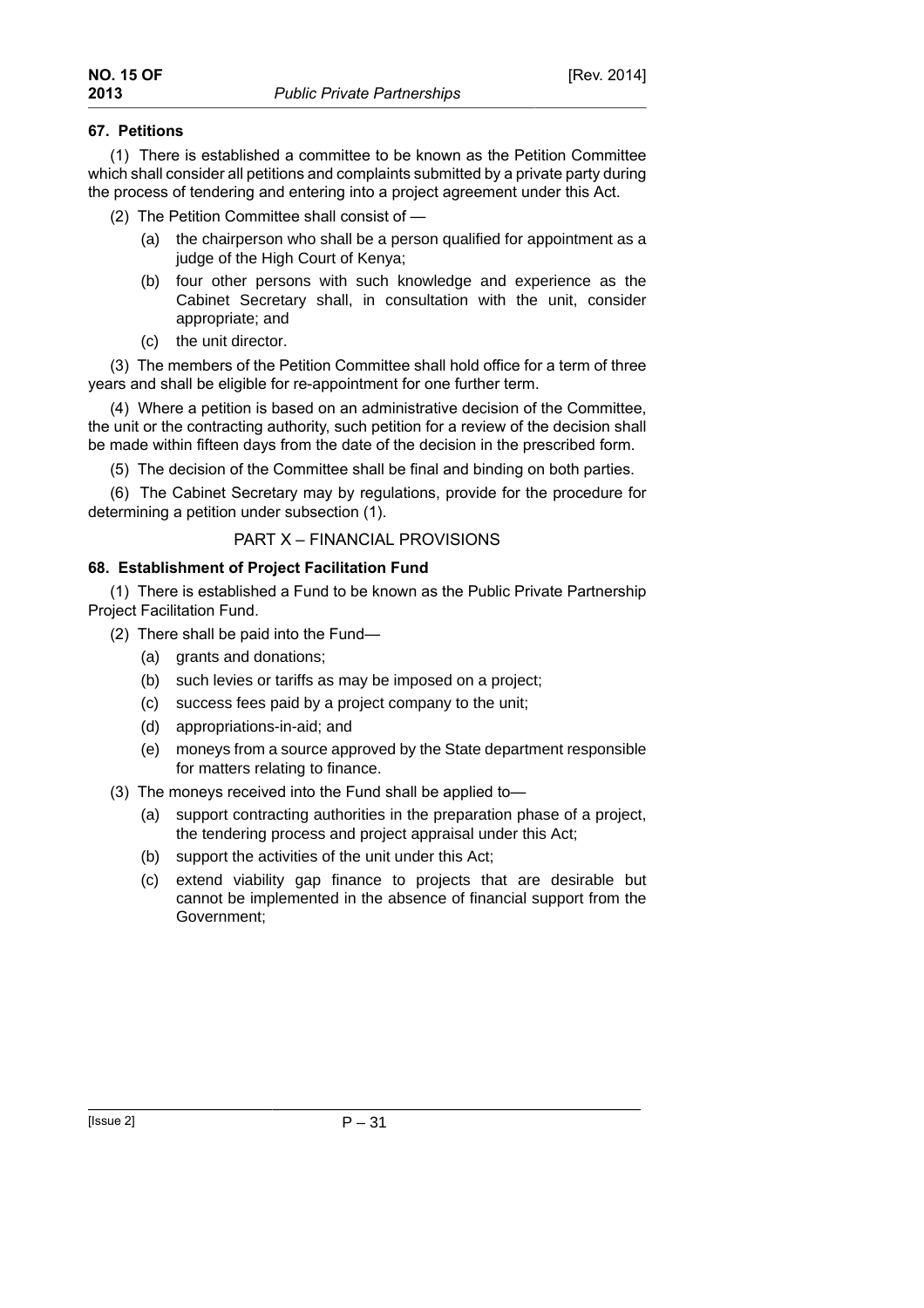- (d) provide a source of liquidity to meet any contingent liabilities arising from a project: and
- (e) settle the transaction advisor's retainer fees.

(4) The Fund shall be administered in such a manner as the Cabinet Secretary shall prescribe.

# **69. Financial reporting and audit**

(1) A project company or private party shall keep proper books of accounts and records in relation to the project and shall be open for scrutiny by the contracting authority.

(2) A project company or private party shall submit the duly audited financial accounts and any other information as may reasonably be required by the contracting authority or the unit within six months after the end of each financial year.

# PART XI – MISCELLANEOUS PROVISIONS

# **70. Inspection of public private partnership premises, etc.**

A private party shall, upon being requested to do so by a contracting authority, grant to an agent or employee of the authority, access to the project premises, site and storage facilities for the purpose of carrying out an inspection in accordance with the terms of the project agreement.

# **71. Regulations**

(1) The Cabinet Secretary, may make regulations generally for the better carrying out of functions under this Act and in particular, for prescribing—

- (a) anything required to be prescribed under this Act;
- (b) guidelines to be observed by a contracting authority in the entire project cycle;
- (c) provide for the minimum value of investment cost and tenor for a public private partnership project less than which will not be subject to this Act;
- (d) provide for the procedure of appointment of the Committee;
- (e) the role of the unit and the State department responsible for finance after the execution of the project agreement by the parties;
- (f) the maximum value of a performance security during the construction and operation phases of a project; and
- (g) financial and other forms of disclosure by a contracting authority under this Act.
- (2) The Cabinet Secretary may—
	- (a) give general directions to the Committee relating to the execution of its functions under this Act; and
	- (b) provide policy guidelines to the Committee on the financing, construction, operation, equipping and maintenance of infrastructure or development projects under this Act.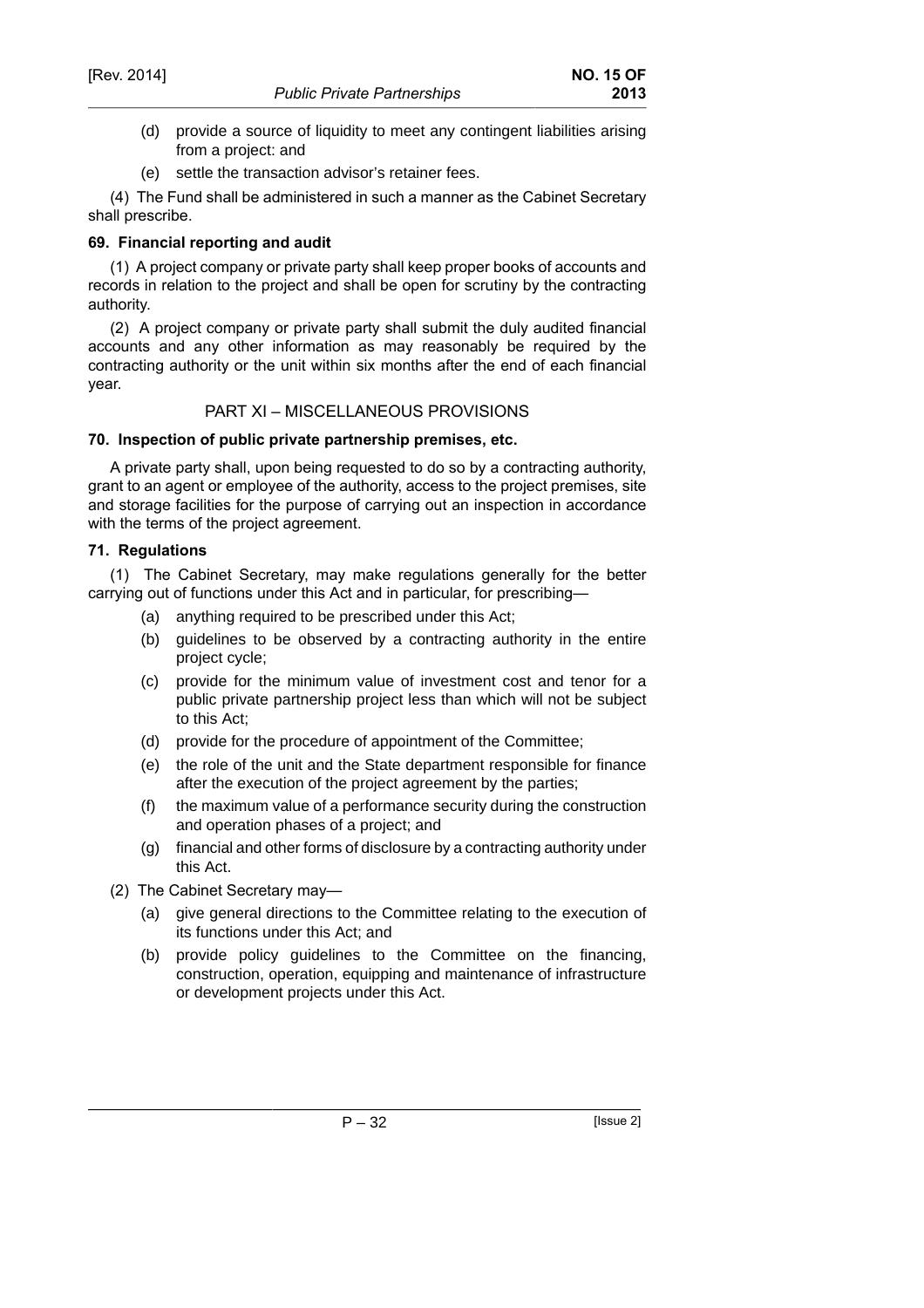# PART XII – SAVINGS AND TRANSITIONAL PROVISIONS

### **72. Interpretation**

In this Part, unless the context otherwise requires, "former Committee" means the Public Private Partnership Steering Committee existing immediately before the commencement of this Act.

# **73. Existing laws**

Any regulations in force immediately before the commencement of this Act and applicable to public private partnerships shall, at the commencement of this Act, be deemed to be revoked.

# **74. Staff**

(1) A person who, immediately before the commencement of this Act was a member of the former Committee shall, upon the commencement of this Act, be deemed to have been appointed under this Act for the remainder of that person's term.

(2) Every person who, immediately before the commencement of this Act, was a public officer seconded to the Public Private Partnership Secretariat shall, on the commencement of this Act, be deemed to be seconded to the unit.

# **75. Savings**

Any standards, guidelines, procedures or approvals relating to public private partnership projects made or issued by the former Committee before the commencement of this Act shall be deemed to have been made or issued under this Act.

# **76. Amendments to Cap. 485C**

The Privatization Act is amended—

(a) in section 2 by deleting the definition of the term "privatization" and substituting therefor the following new definition—

**"privatization"** means a transaction or transactions that result in a transfer, other than to a public entity, of the assets of a public entity including the shares in a state corporation;

- (b) in section 22 by
	- (i) deleting paragraph (b); and
	- (ii) renumbering paragraph (c) as paragraph (b);
- (c) in section 24 by—
	- (i) deleting the words "or operations" appearing in paragraph (a); and
	- (ii) deleting the words "or operations" appearing in subparagraph (i);
- (d) in section 25 by deleting paragraph (b); and
- (e) in section 41 by deleting the word "operations" appearing in subsection (2)(a).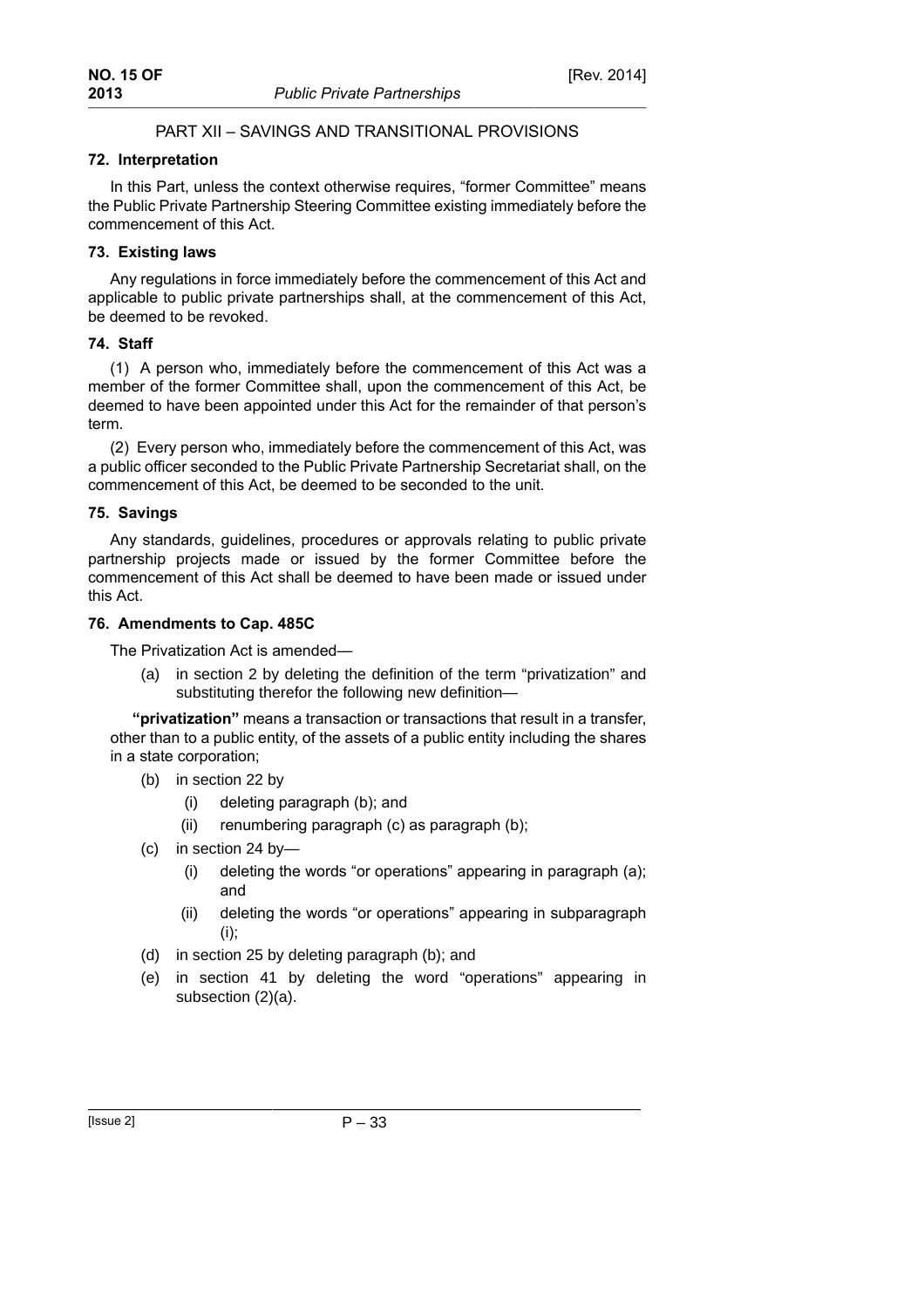# **77. Amendment to Cap. 407**

Section 5 of the Public Roads Toll Act is amended by inserting the following new subsection immediately after subsection (3) —

"(4) Every order made under subsection (3) shall be laid before the Cabinet".

# **78. Amendment to Act No. 3 of 2005**

Section 92 of the Public Procurement and Disposal Act, 2005 is amended by—

- (a) deleting the words "concessioning and" appearing in subsection (1); and
- (b) deleting subsection (2)(a).

# FIRST SCHEDULE [Section 10(1).]

# PROVISIONS AS TO THE CONDUCT OF BUSINESS AND AFFAIRS OF THE COMMITTEE

# **1. Meetings**

(1) The Committee shall meet at such place in Kenya as the chairperson may determine and the meetings shall be convened by the chairperson.

(2) The Committee shall have at least four meetings in every financial year and not more than three months shall elapse between one meeting and the next meeting.

(3) Unless three quarters of the members otherwise agree, at least seven days' notice in writing of a meeting shall be given to every member by the Director of the unit.

(4) The chairperson may, at his discretion or at the written request made by at least half of the members of the Committee and within seven days of the request, convene an extraordinary meeting at such time and place and he may appoint.

(5) Meetings shall be presided over by the chairperson or in his or her absence by the vice-chairperson.

(6) The members of a Committee shall elect a vice-chairperson from among themselves—

- (a) at the first sitting of the Committee; and
- (b) whenever it is necessary to fill the vacancy in the office of the vicechairperson.

(7) Where the chairperson or vice-chairperson is absent, the members shall appoint from among themselves, a person to chair the meeting of the Committee.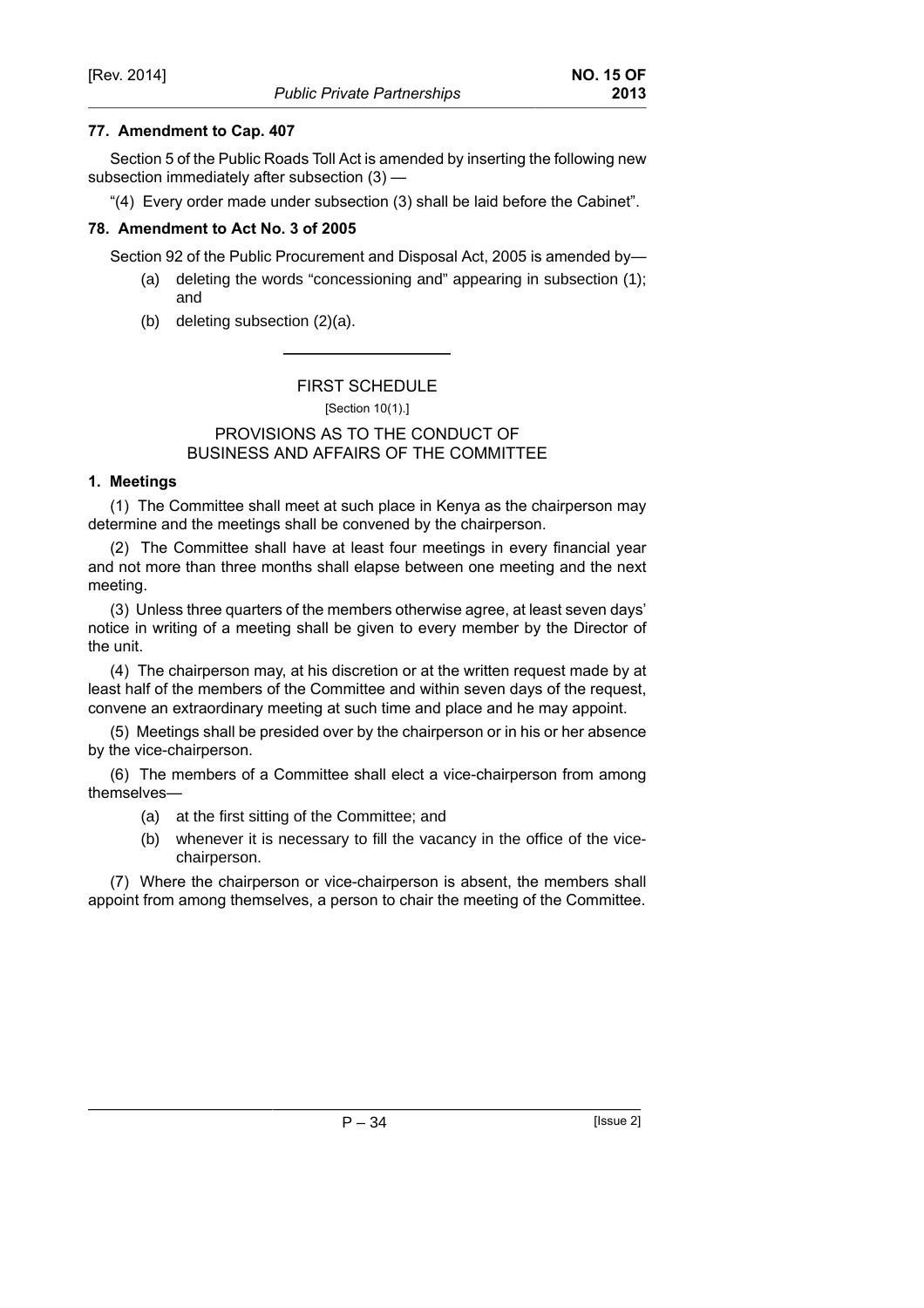(8) The Committee may invite any person to attend any of its meetings and to participate in its deliberations, but such person shall not have a vote in any decision of the Committee.

### **2. Conflict of interest**

(1) If any person has a personal or fiduciary interest in a project, proposed contract or any matter before the Committee, and is present at a meeting of the Committee at which any matter is the subject of consideration, that person shall as soon as is practicable after the commencement of the meeting, declare such interest and shall not take part in any consideration or discussion of, or vote on any question touching such matter.

(2) A disclosure of interest made under subparagraph (1) shall be recorded in the minutes of the meeting at which it is made.

#### **3. Quorum**

(1) Subject to subparagraph (2), the quorum of the meeting shall not be less than half of the appointed members of the Committee.

(2) Where the persons present at a meeting of the Committee do not constitute the quorum necessary to hold a meeting under this Act or where by reason of exclusion of a member from a meeting, the number of members present falls below the quorum necessary to hold a meeting, the Committee shall postpone the consideration of the matter in question until there is a quorum.

### **4. Voting**

A question before the Committee shall be decided by simple majority of the members present and voting and the chairperson shall, in the case of an equality of votes, have a casting vote.

### **5. Rules of Procedure and minutes**

The Committee shall—

- (a) determine rules of procedure for the conduct of its business; and
- (b) keep minutes of its proceedings and decisions.

# SECOND SCHEDULE

[Section 19.]

# PUBLIC PRIVATE PARTNERSHIP ARRANGEMENTS

**1.** Management contract where a private party is responsible for the management and performance of a specified obligation, within well-defined specifications for a specified period of time not exceeding ten years, and the contracting authority retains ownership and control of all facilities and capital assets and properties.

**2.** Output performance based contract where the private party is responsible for the operation, maintenance and management of an infrastructure facility for a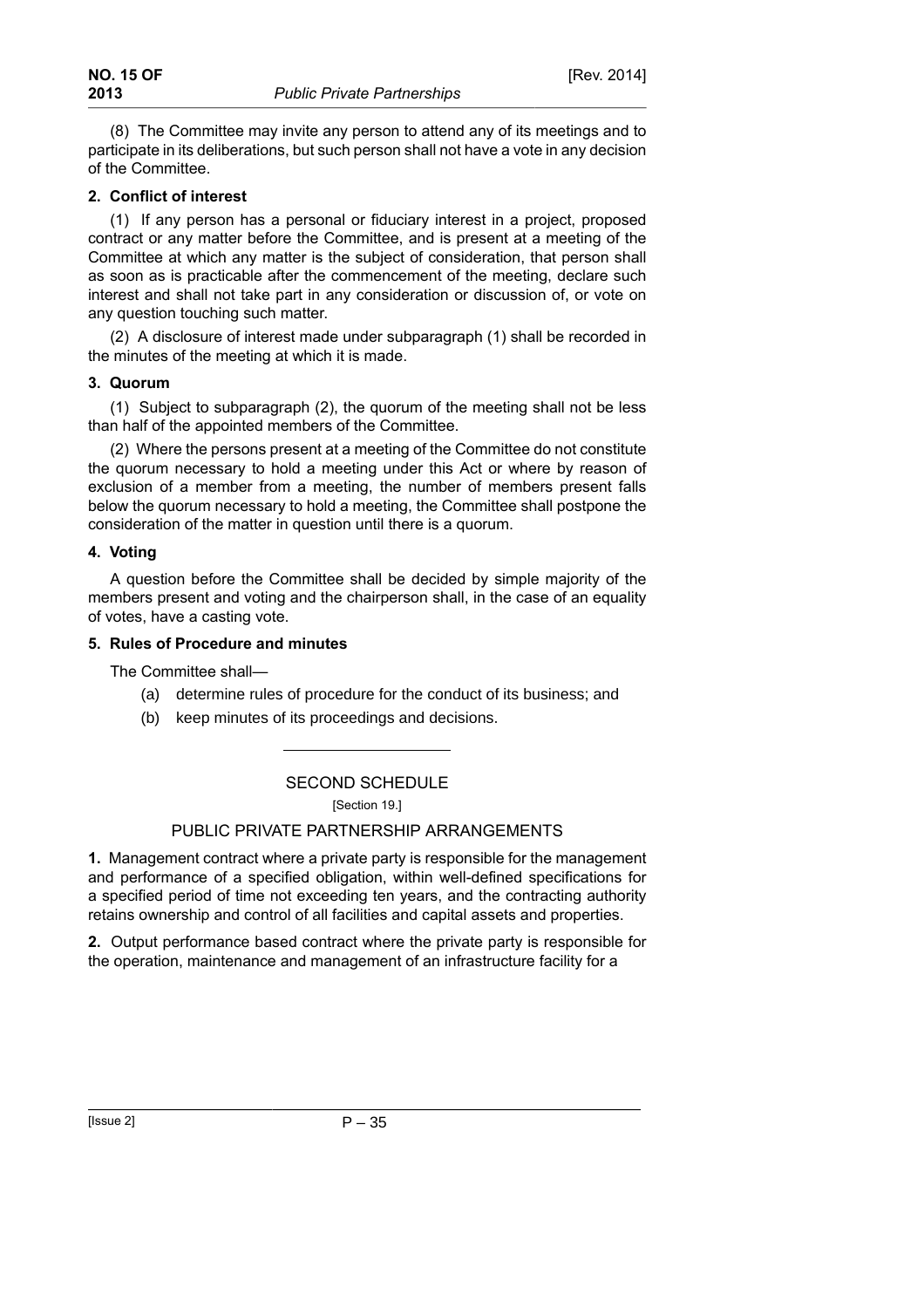specified period of time not exceeding ten years and the contracting authority retains ownership of the facility and capital assets.

**3.** Lease whereby the private party pays the contracting authority rent or royalties and manages, operates and maintains the facility or utilises the leased property for the purpose of exploration, production and development of minerals and receives fees, charges or benefits from consumers for the provision of the service or sale of products for specified period of time not exceeding thirty years.

**4.** Concession where contracting authority issues a contractual licence to the private party to operate, maintain, rehabilitate or upgrade an infrastructure facility and to charge a user fee while paying a concession fee to the contracting authority.

**5.** Build-Own-Operate-Transfer scheme where the private party designs, constructs, finances, operates and maintains an infrastructure facility owned by the private party for a specified time period not exceeding thirty years, or such longer period as may be agreed, after which the private party transfers the facility to the contracting authority.

**6.** Build-Own Operate scheme where the private party designs, finances, constructs, operates and maintains the infrastructure facility and provides services for a specified period of time.

**7.** Build-Operate-and-Transfer scheme where the private party finances, constructs, operates and maintains an infrastructure facility and transfers the facility to the contracting authority at the end of a specified term which shall not exceed thirty years.

**8.** Build-Lease-and-Transfer where the contracting authority authorizes the private party to finance and construct an infrastructure or development facility and upon its completion lease it to the contracting authority for a specified period and upon the expiry of which the ownership of the facility automatically transfers from the private party to the contracting authority.

**9.** Build-Transfer-and-Operate where the private party constructs an infrastructure facility and assumes the costs and risks associated with the construction of the building and upon completion, transfers the ownership of the facility to the contracting authority and continues to operate the facility on behalf of the contracting authority.

**10.** Develop-Operate-and-Transfer where favourable conditions external to a proposed infrastructure project by a private party are integrated into the arrangement by giving that private party the right to develop adjoining property, and enjoy the benefits the investment creates as the parties agree on condition that the private party transfers the infrastructure facility to the contracting authority within a period not exceeding thirty years from the commencement of the project and the developed property remain the property of the private party in perpetuity.

**11.** Rehabilitate-Operate-and-Transfer where the private party refurbishes, operates and maintains for a specified period, an existing facility at the expiry of which the private party transfers the facility to the contracting authority.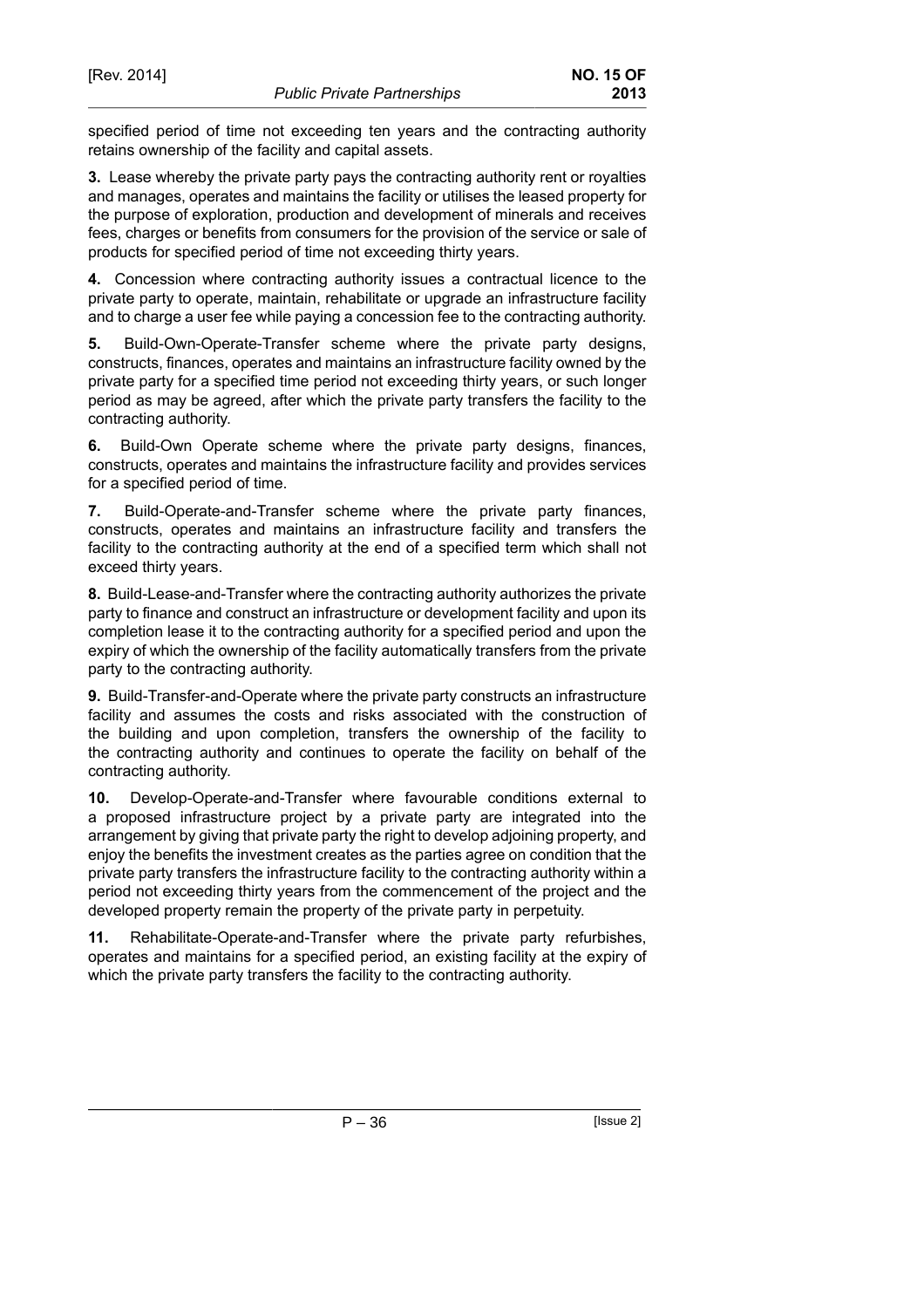**12.** Rehabilitate-Own-and-Operate where an existing facility is transferred by the contracting authority to the private party to refurbish and operate it with no time limitation imposed on ownership and the private party abides by the conditions of the arrangement during the operation of the facility.

**13.** Land Swap where a contracting authority transfers existing public land or an asset to the private party in consideration of an asset or facility that has been developed by that private party.

# THIRD SCHEDULE

#### [Section 62.]

#### MINIMUM CONTRACTUAL OBLIGATIONS REQUIRED TO BE SPECIFIED IN A PROJECT AGREEMENT

**1.** The nature and scope of works and services that the parties shall carry out and the conditions for their implementation.

**2.** The rights of a contracting authority, the project company and where applicable, the lender, in relation to the project including step in rights of lenders.

**3.** A description of any property to be contributed by a party to the project agreement.

**4.** A description of any utilities to be provided in relation to the project and the responsibility thereof.

**5.** The ownership of the project assets, the obligations of parties related to the handover and receipt of the project site.

**6.** The responsibility for obtaining authorizations, permits, and approvals.

**7.** A description of any sharing of revenue between the contracting authority and the private party.

**8.** Mutual financial obligations and their relation to the funding mechanism including the requirements relating to performance bonds and guarantees.

**9.** The preparation and submission of financial and other reports and the carrying out of financial audits in relation to the project.

**10.** The product sale price or the service availability payment on which the project is based and the rules for its determination and amendment, either by an increase or decrease, as well as the indexation mechanisms to reflect inflation or changes in the interest rate, if required.

**11.** The means of quality assurance and quality control, and supervision as well as administrative, financial and technical monitoring of the project operation, utilization, and maintenance.